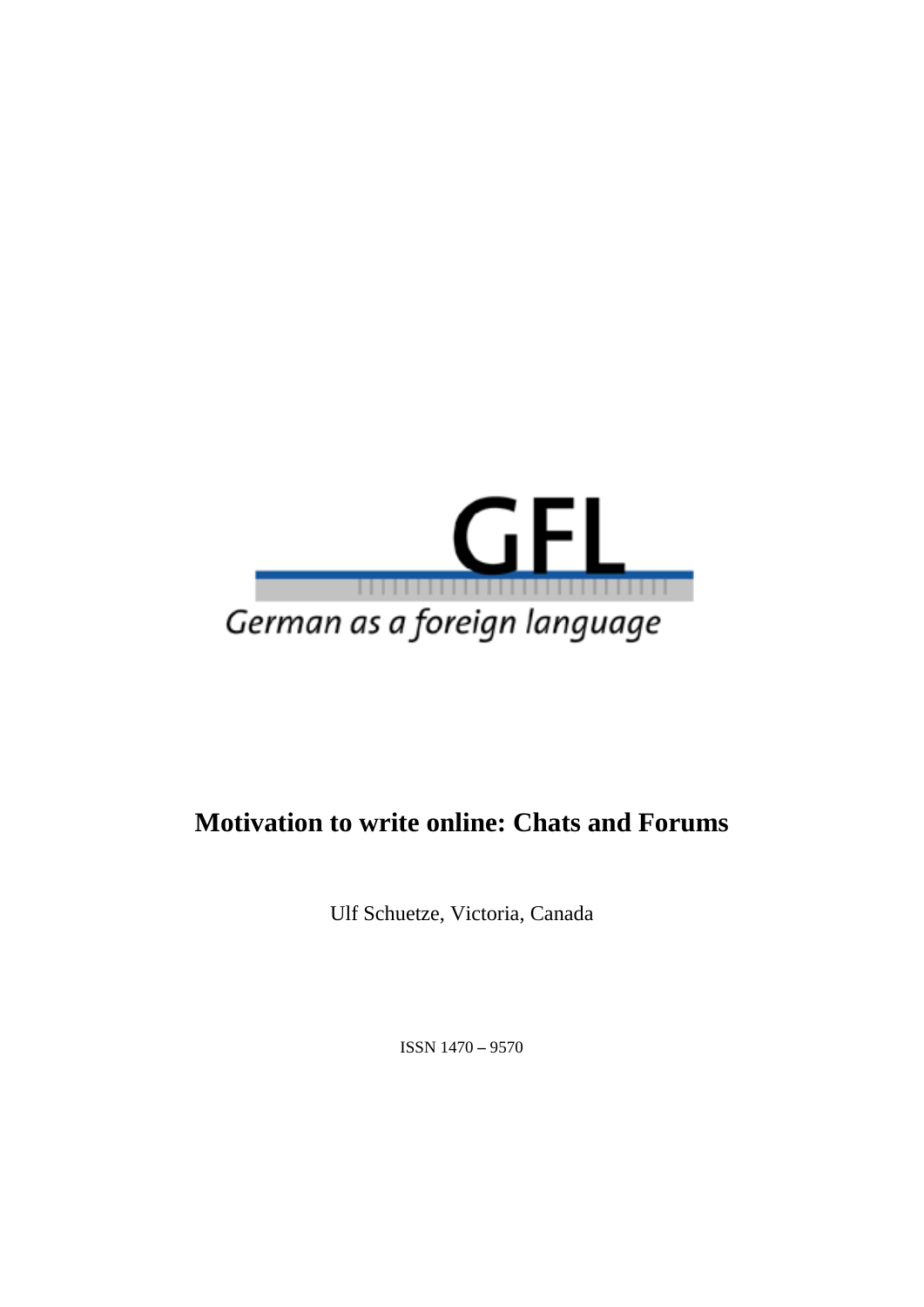## **Motivation to write online: Chats and Forums**

Ulf Schuetze, Victoria, Canada

This paper reports on a hybrid second language course using three learning environments every week: one class of face-to-face communication; one class in the multi-media lab; and one class as an online component. The course was taught at the University of Victoria in Canada (L1: English; L2: German) in the fall of 2007 and 2008. The online component consisted of an exchange with the University of Kiel in Germany (L1: German; L2: English) using chat rooms as well as forums. The online component was only used in the last four weeks of the course due to varying term schedules in Canada and Germany. The course was at an advanced level of proficiency. Students from both universities participated in the chat despite the different time zones. The purpose of the study was to investigate learners' motivation in second language writing by comparing the use of chats with the use of forums by the same students. The study was based on the theory of intrinsic motivation (Deci & Ryan 1985, 2002), which was applied to studies on CMC (Computer Mediated Communication) and SLA (Second Language Acquisition).

## **1. Introduction**

The foreign language classroom has been subject to the testing of new technologies over the last twenty years. Most recently, there has been a rise in online exchanges in the form of hybrid courses (Swaffer & Arens 2005; Thorne & Payne 2005). These courses introduce an online hour to their regular face-to-face classroom meetings. This hour is used to supervise an exchange with students of the target language. Researchers have pointed out that online exchanges foster student participation (Beauvois & Eledge 1996; Warschauer 1996). Recently, the question has been raised how to keep students participating. In their article on telecollaborative exchanges, O'Dowd & Ritter (2006) identified ten factors that might lead to a failure of communication, distinguishing between socioinstitutional, classroom, individual and interactive levels. At the classroom level, these are teacher-teacher relationships, task design, learner-matching procedures, local group dynamics (O'Dowd & Ritter 2006: 629-632). At the interactive level, the learner's motivation and expectations play an important role in sustaining online exchanges between students of different first languages:

Learners' motivation is likely to be high if the chosen technology (e.g., chat) is new and exciting for them in a classroom context, […]. (O'Dowd & Ritter 2006: 635)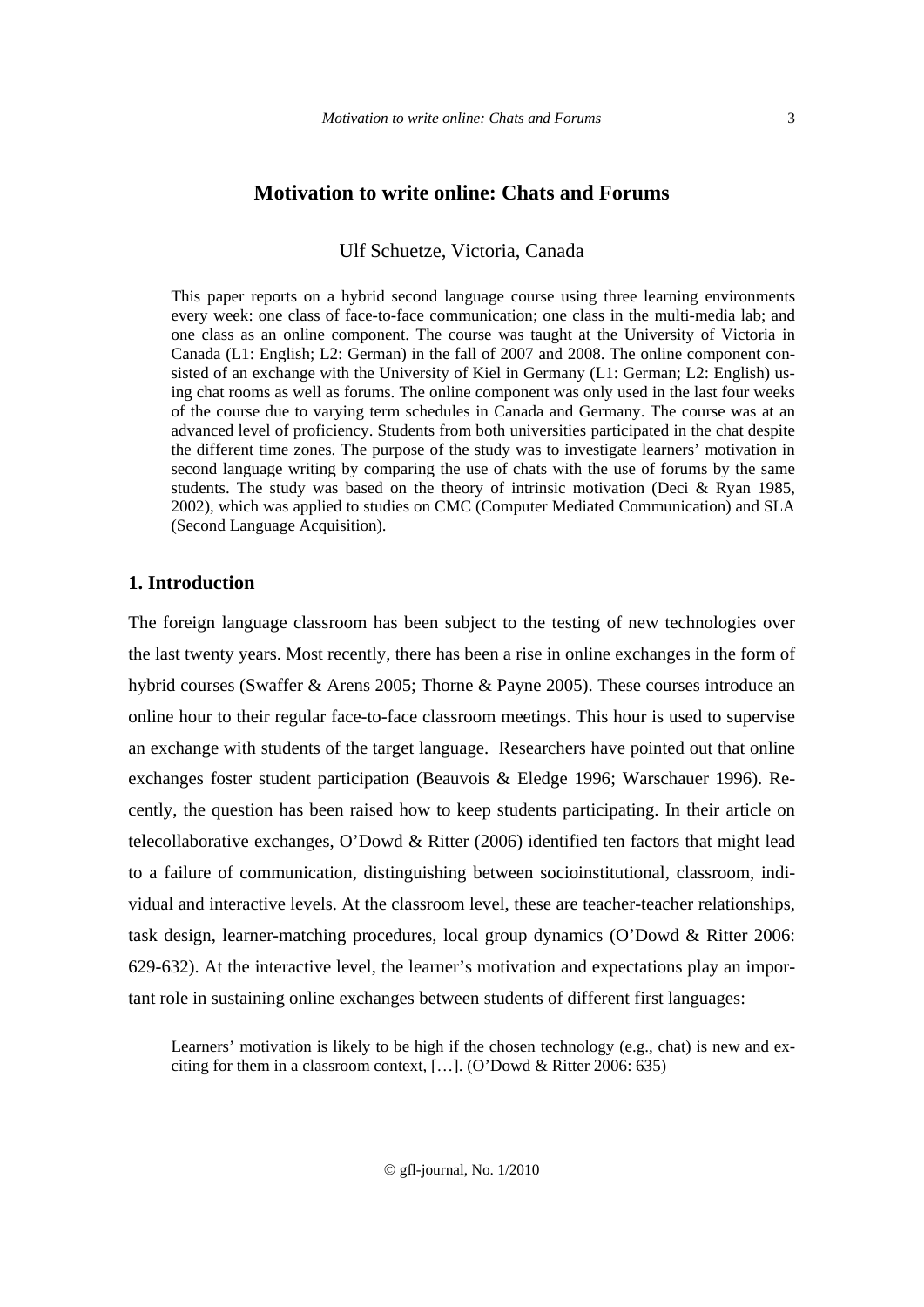This statement seems to be a bit bold, but it has to be seen in relation to the classroom level factors that influence the sustainability of the student-student interactions. For example, learners need to be matched with an appropriate partner or partners to work on a topic of interest to them (O'Dowd & Ritter 2006: 638). This had already been argued by Shetzer  $\&$ Warschauer (2000) as well as by Stockwell (2003). Shetzer & Warschauer (2000: 177-178) explained that participants' initial euphoria using a new technology in class will fade if tasks are not perceived as relevant and if the technological tool chosen for a task is not appropriate. Stockwell (2003) carried out a study with 48 students at an Australian and 34 students at a Japanese university who engaged in two five-week exchanges. Stockwell's data (2003: 46-48) showed that a successful interaction of participants might depend on topic choice as well as topic organization in terms of threads.

Evaluating the research outlined above in the application to the practice of supervising a student-student online exchange, the following questions arise: If these factors do play a role in sustaining online exchanges, would the selection of the technology not also influence the student-student interaction, given that these technologies have a motivational value and if so, how long would that motivational value last? This paper reports on a course that was taught at the University of Victoria in Canada (L1: English; L2: German) in the fall of 2007 and 2008. The course included a four-week exchange with the University of Kiel in Germany (L1: German; L2: English) using chat rooms as well as forums. Initially, it was planned also to use wikis. However, several problems with the platform and browser while testing the wikis caused the use of that tool to be cancelled. By the summer of 2008, these problems had been solved, but the study continued using chats and forums in order to be consistent. All of these tools, which have been labeled social software, require participants to write. While chats are synchronous tools that facilitate an immediate response between participants, forums are asynchronous, allowing participants time to respond. Assuming that these tools have an initial motivational value as outlined above, assuming they are selected appropriately by the instructors for tasks meaningful to the participants, and assuming that tasks are carefully designed (topic choice and organization), the question then is: does this difference between the tools, if both tools are used by the same participants, have an impact on the sustainability of the exchange?

4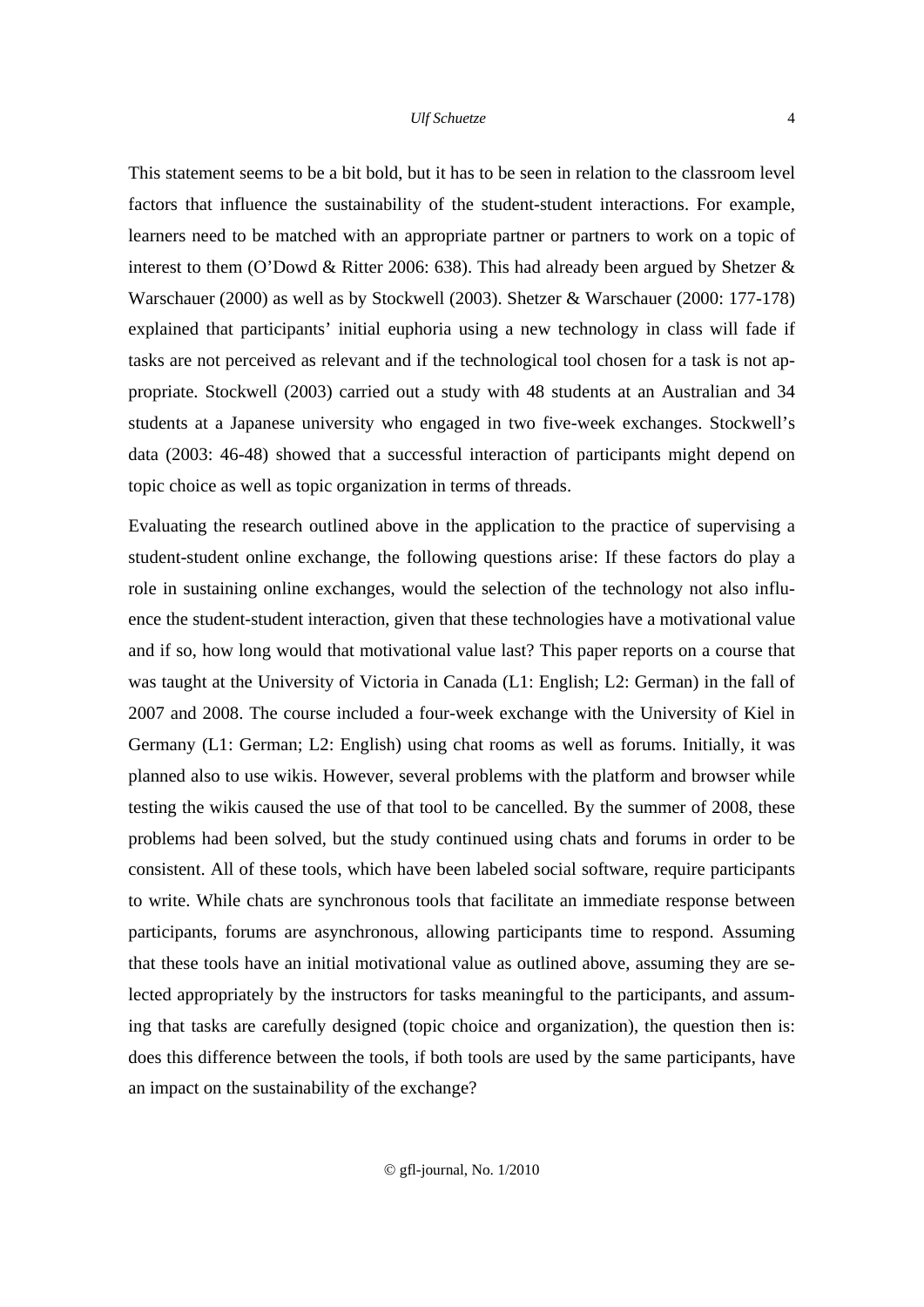#### **2. Online Writing; CMC; SLA; and Motivation**

Students in a second language class are not necessarily thrilled when they find out that some of their assignments will be done online, as Winke & Goertler (2008) reported in a study on students' literacy for CALL. They carried out a survey with 911 students enrolled in basic-level French, German or Spanish at Michigan State University. The paper-based survey asked about the accessibility of technological tools, the ability to perform computerbased tasks, multimedia use for personal and class use, interest in hybrid language instruction. Winke & Goertler (2008: 494-495) found no direct transfer of students' skills in the use of technology in their personal lives to using those skills in the classroom. In some cases this could be linked to anxiety levels regarding the online components of a language course, as these require skills specific to CALL. The role of the teacher becomes critical in successfully engaging students in these types of courses. Although that is not exactly new, the study is in line with arguments that have been made for careful planning of such courses, in particular if they involve an online exchange. In addition to the planning of such an exchange by the instructor, the cooperation of students in both courses involved in such an exchange also requires attention. In this context, Würffel (2008) developed a first model on cooperative writing processes involving social software that is quite interesting. Würffel (2008: 6) distinguishes between three levels of cooperation among participants: planning; drafting and writing; evaluating and revising. Each level has a social dimension of interaction as well as a cognitive dimension of processing information. The degree of cooperation is influenced by the learning context (e.g. task design), group dynamics as well as learner characteristics (e.g. motivation). Würffel (2008: 7) names advantages and disadvantages of this type of writing process. Advantages are a shared responsibility of learners for the text they produced together, the opportunity to gain knowledge about the target language from other students, and the fact that participants are writers as well as readers. Disadvantages are group dynamics (one group might be more fluent in the target language than the partner group), the time-consuming and sometimes complex editing process, and sustaining motivation. Another study in this area (Massler 2008) investigated the use of email in an exchange between students of a grade 8 high-school class in Germany and a grade 9 highschool class in Calgary. The overall question was whether the online writing improved participants' writing competence. Students had to perform different tasks. Most interesting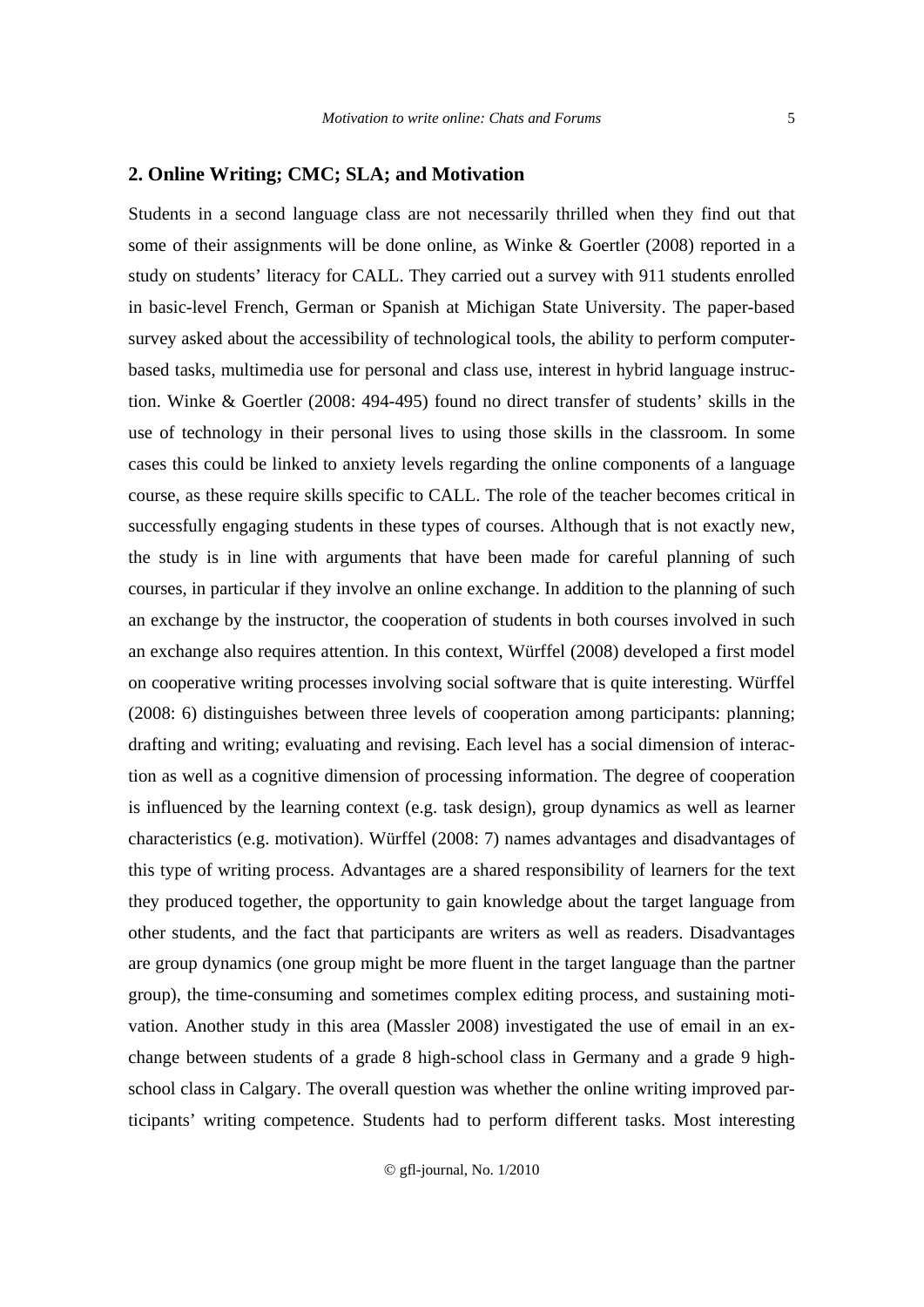were the results when students used the email exchange to create a youth magazine. One of the aspects Massler (2008: 11-13) analyzed was the type of language used in the email exchange as well as the texts created in the youth magazine. She found that the Canadian students were negligent in spelling, and often used abbreviations and many idiomatic expressions in their emails. The youth magazine texts, however, were characterized by complex syntax as well as stylistic elements. One problem with the exchange was a lack of respect towards the needs of other students, that is, to explain language and culture specific concepts of the target language to their peers. Massler therefore (2008: 14) concluded that students had to try very hard to keep the exchange alive.

It can be argued that at the grade 8 or 9 high-school level it cannot be expected that students are sensitive to the complexity of language to culture and how to engage in an exchange. Therefore, the role of the instructor is once again critical. More interestingly, all of the studies mentioned raised the question of how to keep students engaged in the online writing process. At this point, it should be mentioned that some studies have shown that students can become partners in the construction of knowledge using email and chat. For example, Belz & Vyatkina (2005) carried out a study on the teaching of German modal particles with sixteen students learning German at a large US American university who were in partnership with twenty-three students learning English at a German university. Students were engaged in an email exchange as well as in written chat sessions on topics that had been carefully chosen. The discourse students produced was entered by the researchers into a program called Telekorp to create a learner corpus. The corpus was analyzed to find instances of students using modal particles. These instances were used to create teaching materials on modal particles to be used in class. Analysis showed that students used modal particles more often and more often correctly after working with the teaching material. The interesting fact about the teaching material was that it was based on the students' contributions to the exchange.

However, the question still is how to keep students engaged in the online writing process. In an overview of using digital media in German as a foreign language, Rösler writes:

Trotz der erweiterten Kommunikationsmöglichkeiten gilt weiterhin der Gemeinplatz:

6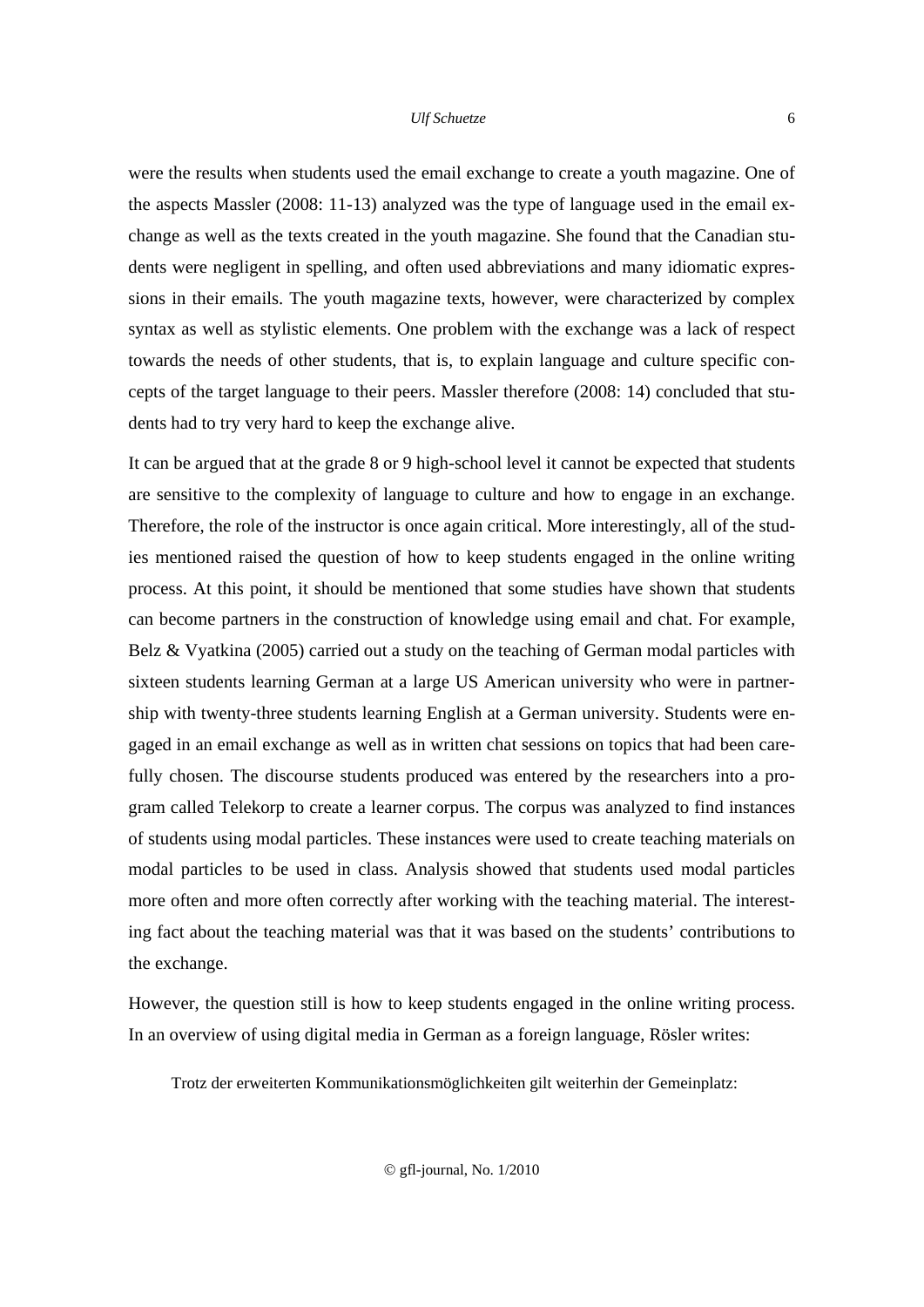Wenn man sich nichts zu sagen hat, ist es egal, wie luxoriös die Lernplattform ist, in der man sich nichts zu sagen hat. Die entscheidende Frage lautet: Haben Lernende in Kooperationsprojekten anderen Lerndenden etwas mitzuteilen? (Rösler 2008: 383)

A simple answer to this question would be that learners engage in exchanges if they are willing to do so and if they are willing to share information. In this context, the concept of intrinsic motivation (Deci & Ryan 1985) is rather appealing.

Deci & Ryan (1985) carried out many experiments and eventually identified three basic needs for motivation: self-determination, competence, and interpersonal relatedness. They argued that these needs are born out of people's desire to have a need to experience control over their environment. Applying this to second language learning, learners want to have a choice in what they learn and under what circumstances they learn. In that sense they are self-determined. The energy for this learning is provided by the need for competence. Thus, intrinsic motivation, that is, the motivation from within, is based on the need for selfdetermined competence:

Intrinsic motivation is in evidence whenever students' natural curiosity and interest energize their learning. When the educational environment provides optimal challenges, rich sources of stimulation, and a context of autonomy, this motivational wellspring of learning is likely to flourish. (Deci & Ryan 1985: 245)

Interestingly, Deci & Ryan's theory is in line with studies on CMC (Computer Mediated Communication) and SLA (Second Language Acquisition). Students can be motivated to participate as long as other students participate (Deci & Ryan 2002). The focus is on the process of learning, interacting, understanding those very processes.

In relation to the context of this study and to the questions raised in the introduction, the first research question was formulated: If the course is carefully planned, do email or chat function as a catalyst to trigger intrinsic motivation? In other words, are students willing enough to use those tools to engage in the online writing process and to keep writing? The second research question had to do with the tools themselves. It is important to distinguish between forums and chats. A forum is an asynchronous tool that gives participants time to reflect on what to write, therefore promoting sentences with greater syntactic complexity (Sotillo 2000). A chat is a synchronous tool that has been described as a conversation in slow-motion with a focus on content rather than form (Payne & Whitney 2002). Therefore,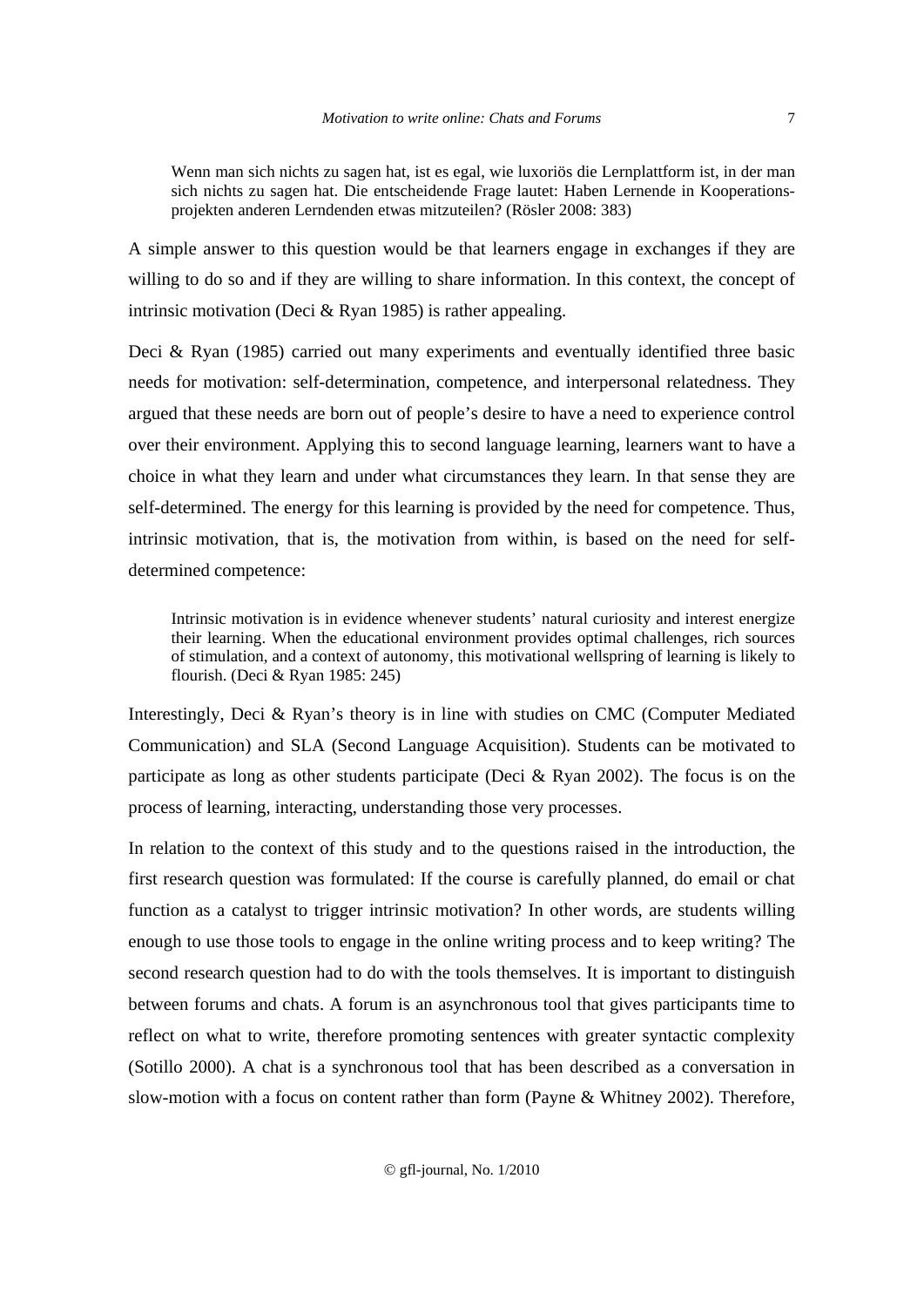the second research question was: do students prefer one tool over the other in order to feel engaged in the writing process?

# **3. The Course**

The course can be described as a foreign language course at an advanced level of proficiency. The course provided students with three learning environments every week: one class of face-to-face communication; one class in the multi-media lab; and one class as an online component. The course was taught at the University of Victoria in Canada (L1: English; L2: German) in the fall of 2007 and 2008 for the duration of twelve weeks. In the faceto-face class, the students' role was that of a listener and speaker interacting with the instructor and other students. In the multi-media lab, students engaged in self-study working with *Audacity* and grammar exercises. During the online component, students engaged in dialogue with students from another university. The dialogue was in a written format using asynchronous (forum) as well as synchronous (chat) tools.

The exchange took place between the University of Victoria (UVic) in Canada and the University of Kiel (UKiel) in Germany. It used the web-based platform Moodle. In 2007, twenty-four students (twelve at each university) participated in the dialogue; in 2008 twenty-eight students (fourteen at each university) participated. The exchange component of the course took place during the last four weeks of the twelve-week term. This was necessary due to different term schedules in Canada and Germany, therefore the exchange took place from end of October to the beginning of December because the terms overlapped during this period. During those four weeks of the exchange, students participated in a forum once a week and in a chat once a week. The forum was asynchronous, students were given 72 hours to complete an exchange. The chat was synchronous. It was set up outside class hours because of the time difference. Four chat-rooms were used to accommodate students' class schedules. The chat was one hour long. The first chat-room was between 8 a.m. and 9 a.m. Victoria time; the second between 9 a.m. and 10 a.m.; the third between 10 a.m. and 11 a.m.; the fourth between 11 a.m. and 12 a.m. The time difference between Victoria and Kiel was nine hours.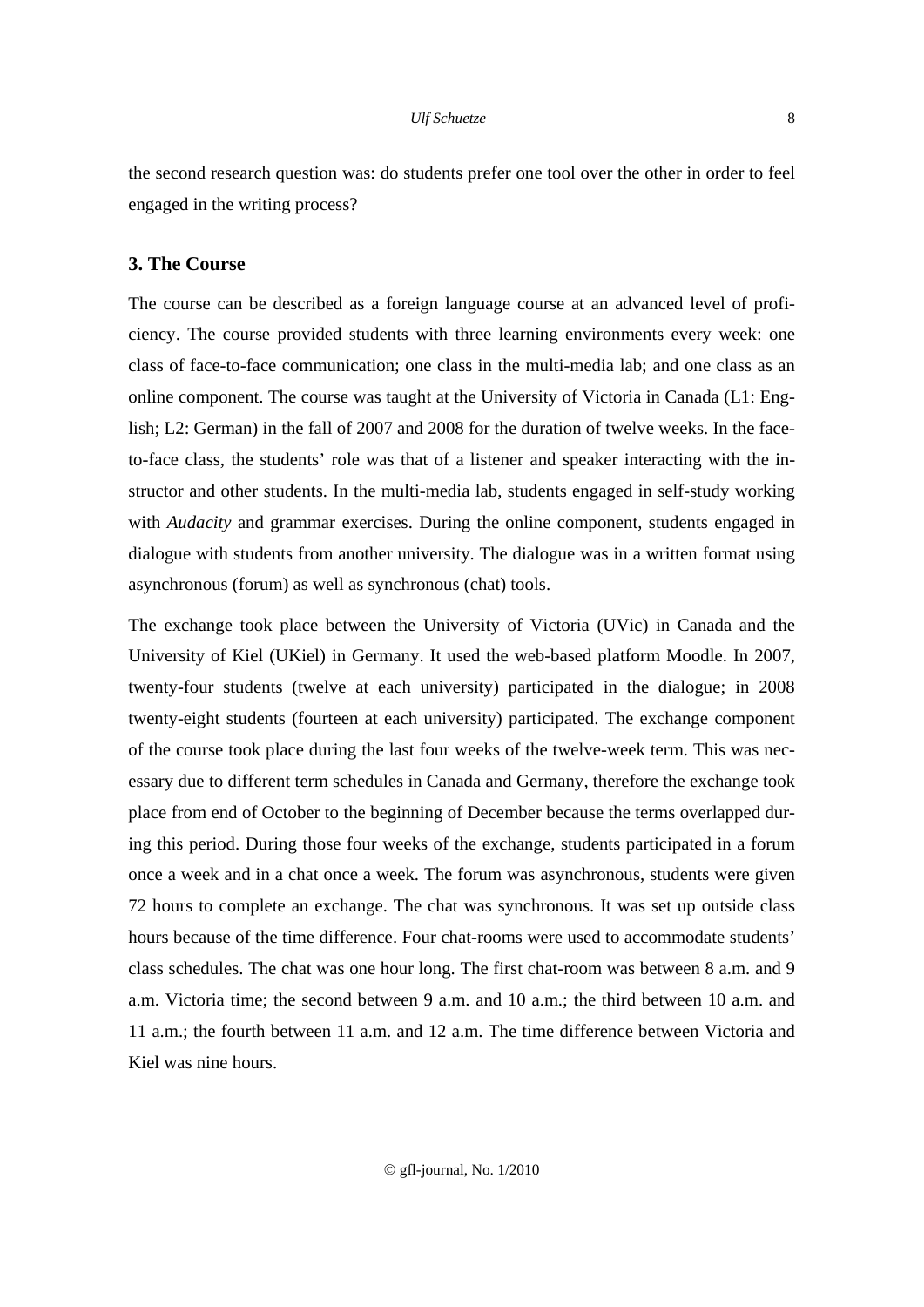The topics discussed every week in the forum were: 'Die Fussballweltmeisterschaft 1990' (World Cup of Soccer 1990: Germany won the World Cup); Hiking in British Columbia; 'Berliner Stadtrundfahrt' (Sightseeing in Berlin); The Group of Seven (a group of Canadian artists who painted motifs of nature). The topics discussed every week in the chat were: 'Die Fussballweltmeisterschaft 2006' (World Cup of Soccer 2006: Germany hosting the World Cup); Camping in British Columbia; 'Hamburger Hafenrundfahrt' (Sightseeing in Hamburg); Emily Carr (a Canadian artist who painted motifs of British Columbia, including First Nations).

The topics were chosen for several reasons. The topics on soccer had proven to be popular with students in other classes taught at the University of Victoria. The ones on camping/hiking and sightseeing lend themselves to a discussion on what many Canadians do visiting Germany (visiting cities) and what many Germans do visiting Canada (visiting nature). The instructors hoped that these differences would elicit interesting comments from students. Finally, the topics on art were chosen because an exhibition on the Group of Seven was touring Canada at the time. Emily Carr was a local artist from Victoria and her work is displayed permanently in the museum. The instructors of both universities posted material on each topic online using the web-based platform Moodle. If the material was in German, the discussion was in German; if it was in English, the discussion was in English. For the forum as well as the chat, students were told to write at least five messages each. The forum as well as the chat took about one hour per week. After posting the material, the discussion questions, and the instructions on how to proceed, the instructors did not actively participate in the forum or chat. However, students were told that both instructors were monitoring the exchange.

The idea of this exchange was to give students the opportunity to engage with native speakers and to get to know their point of view. It provided students with an opportunity to practice writing. In a standard second language course, students usually do their writing at home because it takes up too much time in class. The feedback on their writing comes from the instructor. The online component changed this. The writing via a forum and chat was part of the class. Students received feedback from the students at the other university.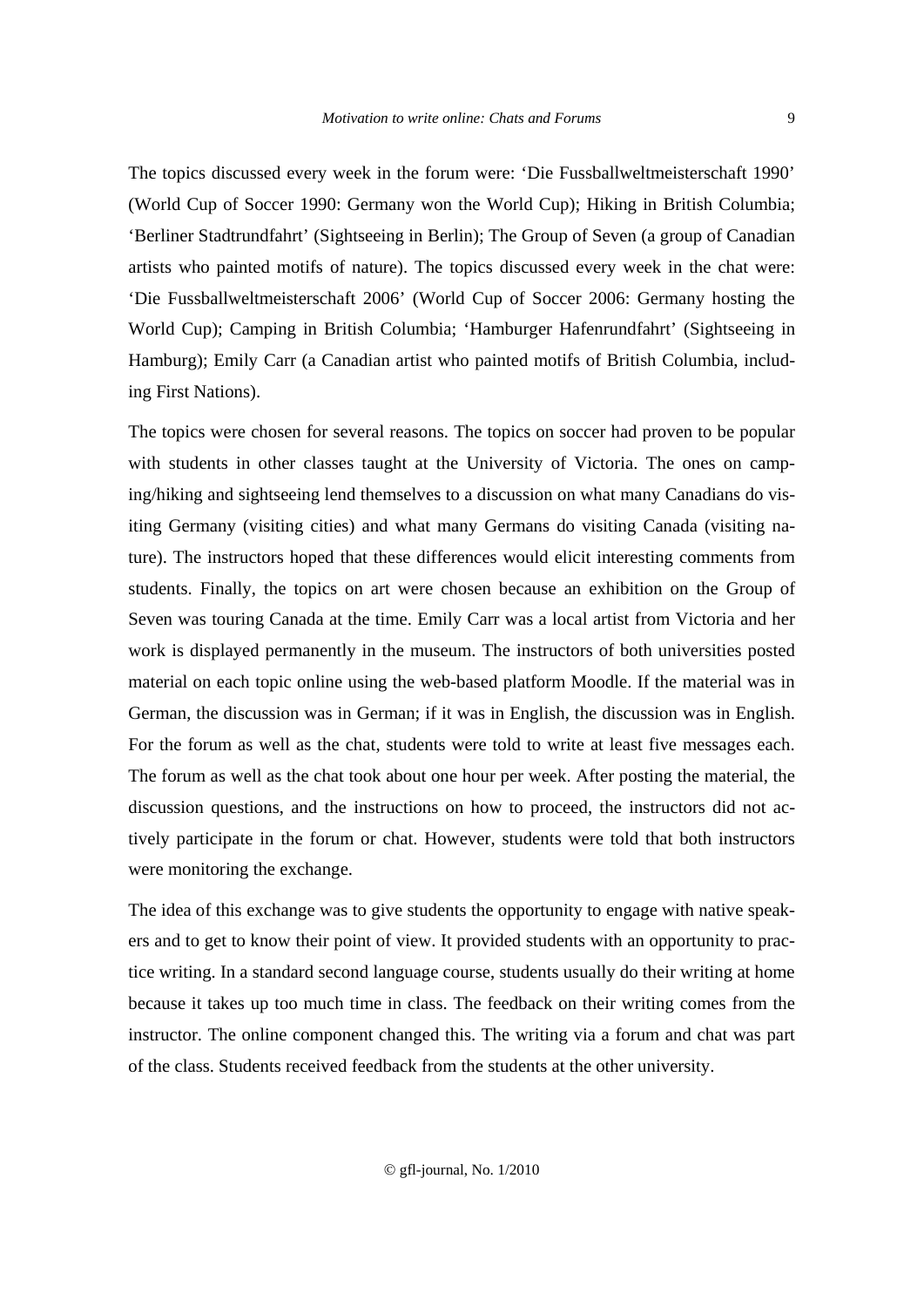## **4. Methodology / Analysis**

The study used a questionnaire (see Appendix) which was divided into three sections. It used example questions by Spilitopulous & Carey (2005) as well as Dörnjey (2003), which were altered to fit the purpose of this survey:

1. Section One asked about the students' experience with online learning.

2. Section Two asked about the specific use of chat and forums in relation to students' motivation.

3. Section Three asked questions about learning in the three learning environments.

The questionnaire was created online using SurveyMonkey. Students had access to the questionnaire at the end of the term to comply with regulations by the University of Victoria Ethics committee. In 2007, all 24 students participated in the survey, twelve from each university; in 2008, all 28 students participated in the survey, fourteen from each university.

All students had to fill out a form on their language background to ensure that their first language was English (UVic students) or German (Kiel students) respectively. They also had to indicate at what age they started learning German (UVic students) or English (Kiel students), where they had learned that language, and how long they had been studying. This information was gathered to avoid an imbalance among participants, e.g. that a student was a near-native speaker of German or English compared to other students who were in their third or fourth year of post-secondary education.

In addition, the form asked about students' experience using Moodle as a platform. In 2007, the survey showed that none of the students had used Moodle as a web platform before. However, half of the UVic students and two of the Kiel students had used WebCT. Students commented that they liked the user-friendly interface of Moodle and quickly found their way navigating the course site: "I liked the Moodle aspect, allowed for quick interaction and availability to other resources." (Participant 1, UVic, 2007). In 2008, six of the UVic students and ten of the Kiel students had used Moodle before, indicating an increase in the use of this platform at the universities. Students who had used Moodle before indicated that they were happy with it, students who had not had no problems working with it.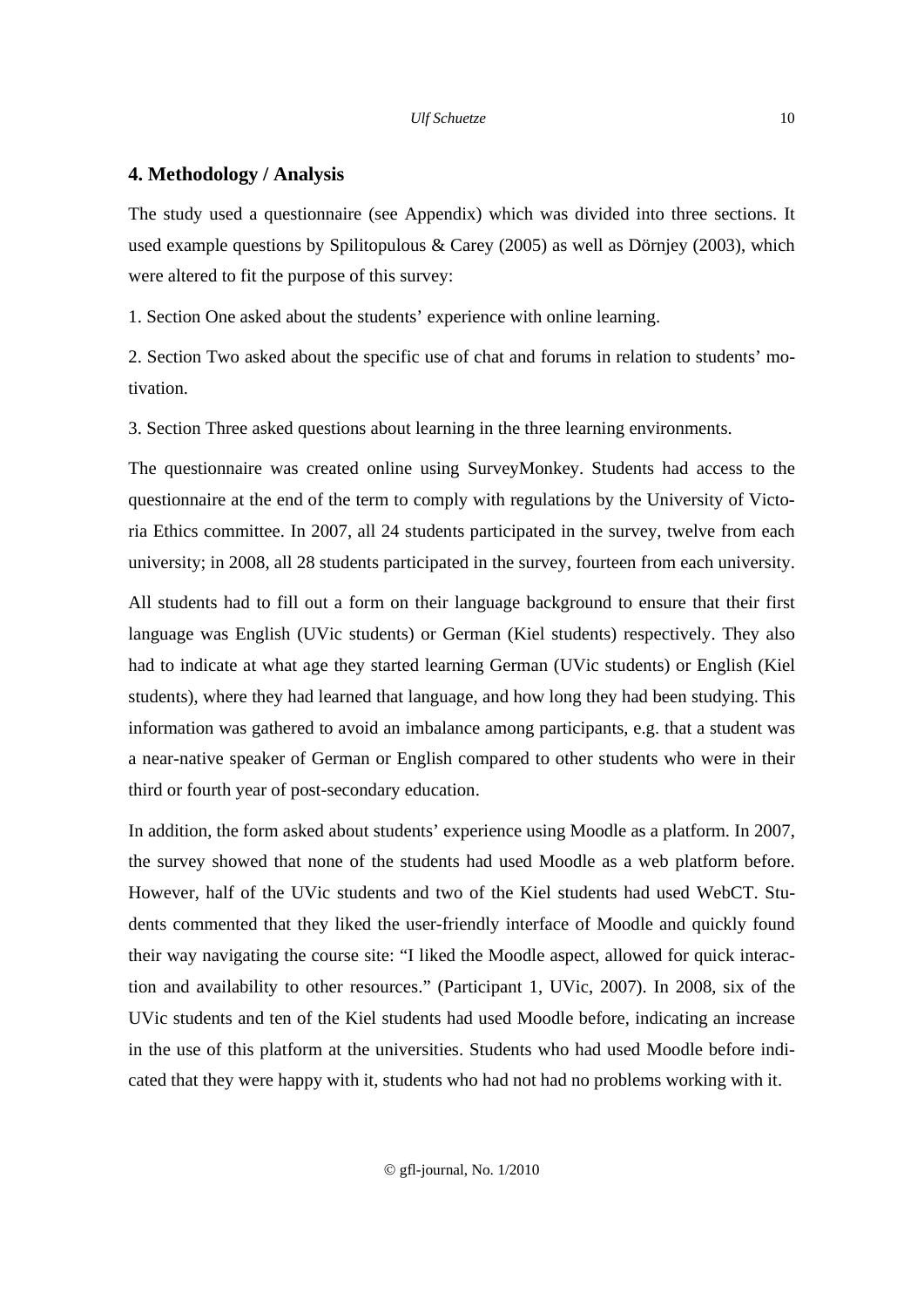## **4.1 Section One**

Overall, results in 2007 and 2008 were similar. Ten (2007 and 2008) of the UVic and eleven (2007) and twelve (2008) of the Kiel students felt comfortable presenting their writing online in class: "It motivates one to pay more attention to spelling and grammar" (Participant 17, Kiel, 2007); "I feel it is more relevant to societal norms' (Participant 3, UVic, 2008); "I always chat with my friends. But never in German before. Very cool. I didn't care if I made mistakes." (Participant 6, UVic, 2007). The comment of Participant 3 was repeated in question nine (comment on any aspect). As the comment of Participant 6 indicated, some students felt that the online writing reflected the writing of their first language in the sense that it was every-day writing rather than academic writing. For example, Participant 9 (UVic, 2008) commented: "I didn't understand everything the Germans wrote. It didn't matter. It was not that we were writing like an essay or something." Similarly, Participant 14 (Kiel, 2008) answered: "It was - to quote the Canadians - AWESOME. They say that all the time. Writing online was okay with me." Participant 19 (Kiel, 2007) drew an analogy to cell phones commenting that writing online was similar to texting messages. Those were rather interesting comments as they raise the question of what kind of writing students should learn first.

Questions three and four revealed that despite feeling comfortable, the majority of students did not think that their attitude and motivation towards writing differed or was improved according to whether the forum or the chat was being used. However, three (2007) and two (2008) UVic and two (2007) and three (2008) Kiel students found that practicing writing with these tools motivated them to write. For example, Participant 2 (UVic, 2007) answered: "I liked that I could see what others wrote. I am less conscious of my mistakes knowing that others make these very same mistakes also. I was not afraid to embarrass myself."

In turn, in question five some students answered that they liked the ability to read everyone's work using the forum. For example, Participant 20 (Kiel, 2007) answered: "It is good to see what other students think. I got ideas myself from that." Similarly, Participant 24 (Kiel, 2008) commented: "I like the exchange-rate. I can read ten messages but I only have to write one." Five (2007) and seven (2008) UVic and seven (2007 and 2008) Kiel students also commented that they appreciated taking more time with their answers using the forum,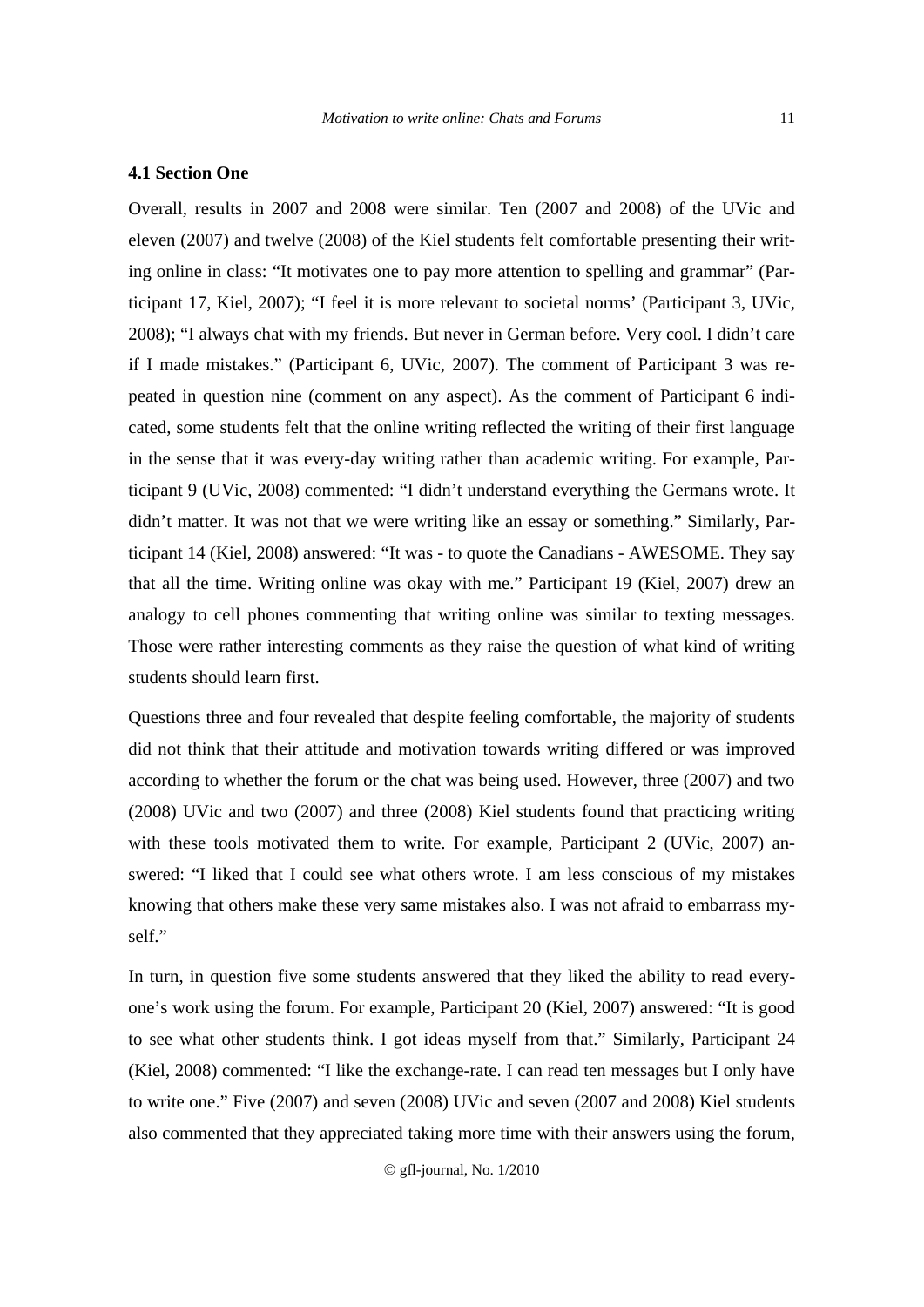e.g. "The ability to construct my opinions with more time" (Participant 13, Kiel, 2007) and "I like how I can work at my own time" (Participant 12, UVic, 2008).

In summary of the forum, some students appreciated that they could read what others had written, including mistakes others made, they felt comfortable writing online themselves and there was some indication among some students that the forum triggered intrinsic motivation ("I liked that I could see what others wrote. I am less conscious of my mistakes knowing that others make these very same mistakes also. I was not afraid to embarrass myself" Participant 2, UVic, 2007). However, there was no evidence that the motivation changed during the exchange. This is rather interesting as reading and being comfortable with responding are factors in a successful exchange as had been outlined above. However, this did not translate into a sustained exchange fuelled by a positive change in motivation. The comment on the exchange-rate of reading to writing indicates that writing might simply be less of a priority to some students. This might be linked towards the attitude of some participants towards writing (e.g. Participant 9, UVic, 2008): "It was not that we were writing like an essay or something."), which will be further discussed in sections Two and Three.

At this point, it should also be mentioned that students made no suggestions to improve the forum. There were also no suggestions to improve the chat. Answers regarding the chat were: "fun" (Participant 13 (Kiel, 2007), "stimulating" (Participant 20 (Kiel, 2008), "interactive" (Participant 21 (Kiel, 2008), "a real German experience" (Participant 1 (UVic, 2007), "awesome" (Participant 4, UVic, 2008). A few longer comments included: "I was very interactive. I kept writing to keep up with everyone. It's so fast." (Participant 18 (Kiel, 2008) and "I liked that it was casual. Although it was in German and German is not easy for me, I actually wrote a lot." (Participant 5, UVic, 2008). There was also some criticism: "The chat was dictated by the most fluent speakers. I tried to keep up but I often couldn't." (Participant 8, UVic, 2007).

In 2007, nine UVic and ten Kiel students (in 2008, ten UVic and eleven Kiel students) liked using the chat for the reasons mentioned. The comment of Participant 18 indicated that the tool itself, chat, made him/her write due to the structure of that tool. It seems he/she might have felt pressured to write. The research question, however, was to find out if the tool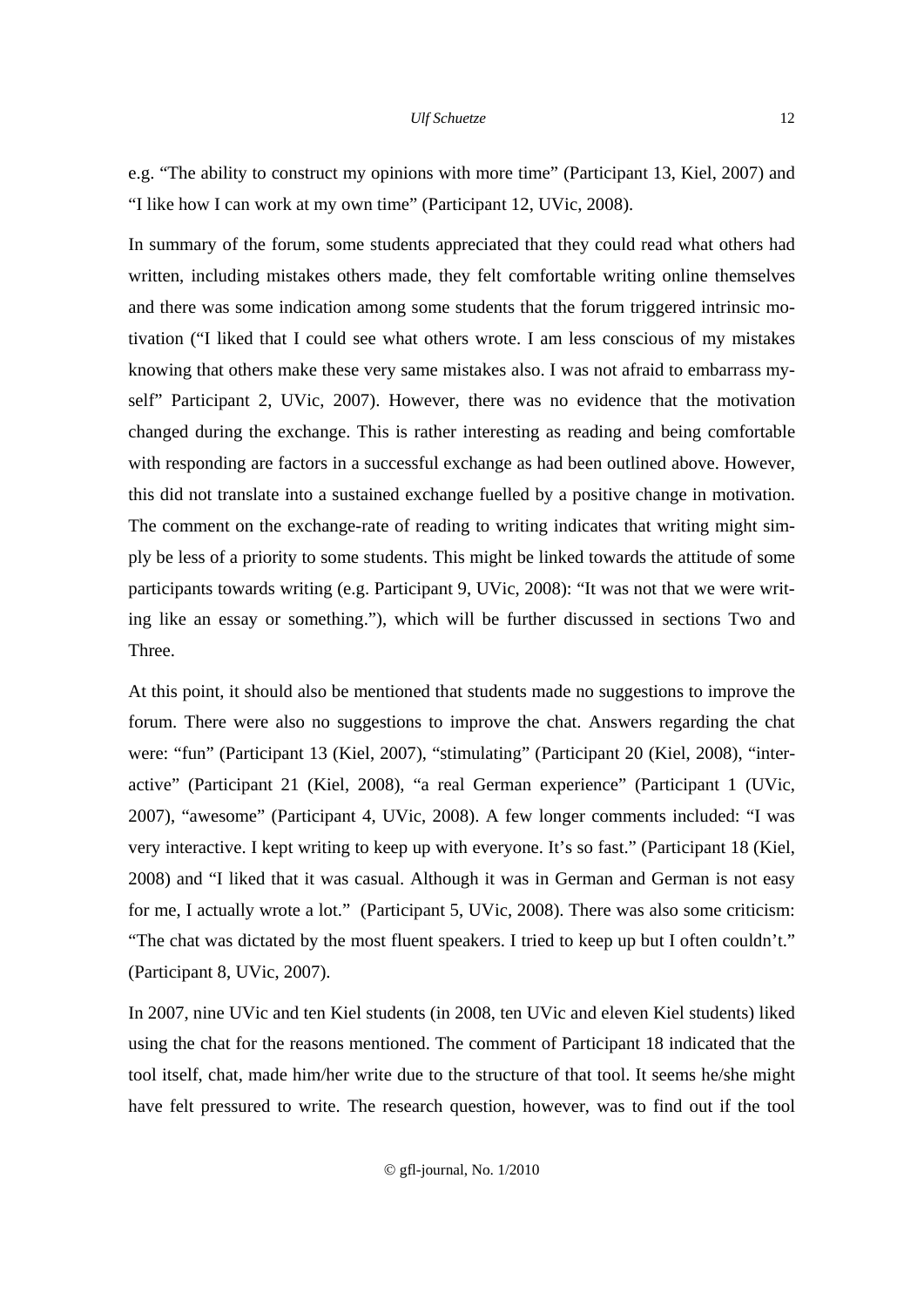triggers intrinsic motivation, that is, the motivation from within. The comment of Participant 6 (UVic, 2007) supported that ("I always chat with my friends. But never in German before. Very cool. I didn't care if I made mistakes") as well as the comment of Participant 5 (UVic, 2008): "I liked that it was casual. Although it was in German and German is not easy for me, I actually wrote a lot." However, no other evidence was found. The criticism of Participant 8 pointed in the direction of the attitude of some participants towards participation. This will be further discussed in Section Two and Three.

## **4.2 Section Two**

In this section, students rated the questions from 1 to 5. Results in 2007 and 2008 were similar.

|        | $\mathbf{1}$ | $\overline{2}$ | 3    | $\overline{4}$ | 5    | 6    |  |
|--------|--------------|----------------|------|----------------|------|------|--|
| 2007 V | 3.83         | 3.91           | 3.33 | 3.19           | 3.43 | 3.41 |  |
| 2007 K | 3.66         | 3.76           | 3.41 | 3.39           | 3.47 | 3.49 |  |
| 2008 V | 3.76         | 3.99           | 3.45 | 3.18           | 3.50 | 3.54 |  |
| 2008 K | 3.75         | 3.79           | 3.26 | 3.37           | 3.52 | 3.58 |  |

Table 1: Average rating questions one to six

The abbreviations V and K are used for UVic and Kiel university. The numbers one to six refer to the questionnaire (see Appendix).

In both years, UVic and Kiel students felt somewhat encouraged to participate in the forum or chat with a mean score ranging from 3.75 to 3.99 in questions one and two. Students of both universities were neutral towards the usefulness of those tools. The forum was rated between 3.18 (UVic, 2008) and 3.39 (Kiel, 2007); the chat was rated between 3.26 (Kiel, 2008) and 3.45 (UVic, 2008). However, students expressed the view that they were able to engage in interesting discussions. The ratings in question five and six ranged from 3.41 (UVic, 2007) to 3.58 (Kiel, 2008). The interesting point about these scores was that none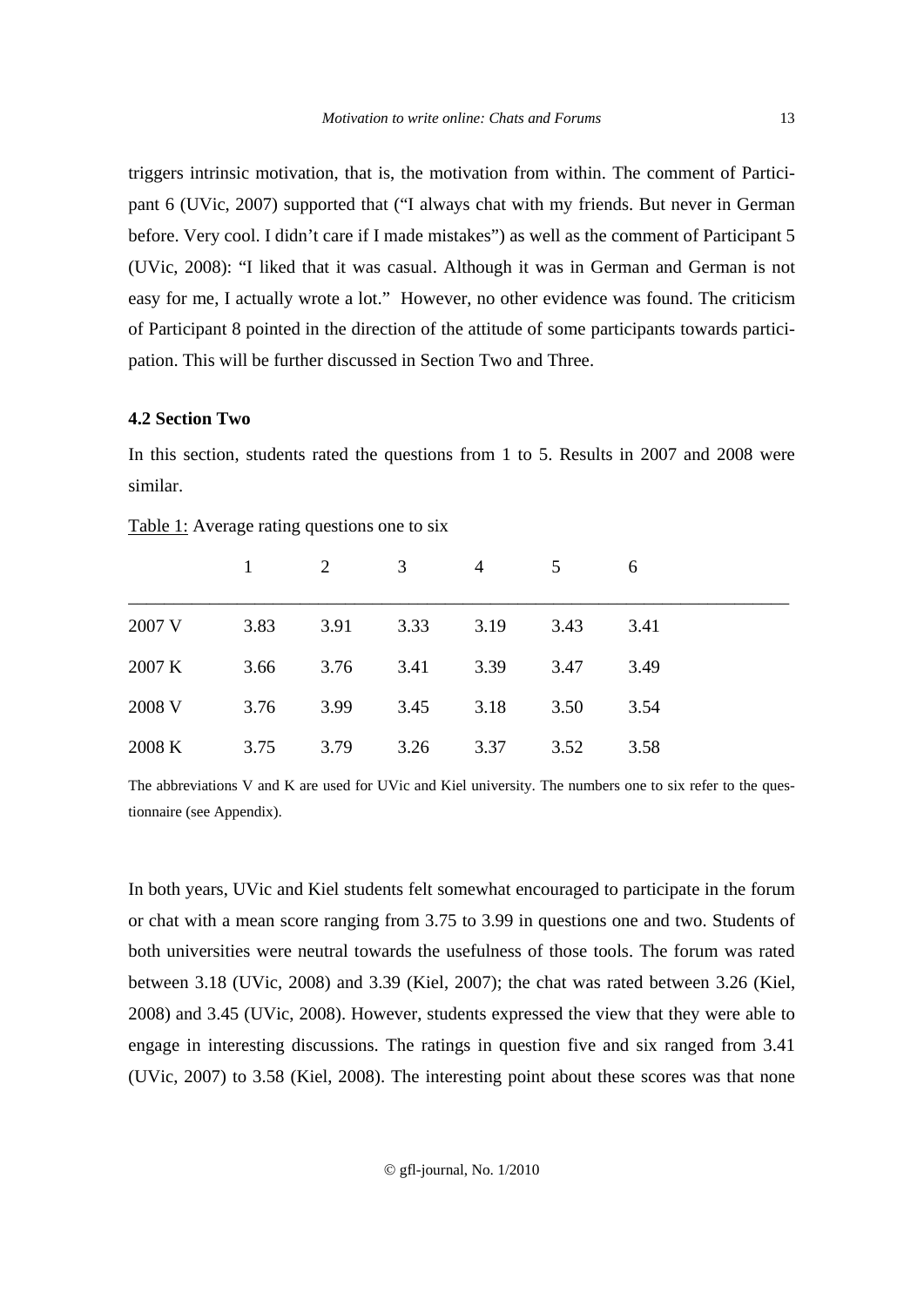was at 4.00 or higher indicating that neither tool was fascinating enough for students to be fully engaged them in online writing.

Most interesting in this section of the survey were questions seven to fourteen because they related to questions in section one. These questions asked if students felt at ease using these tools.

|             | 8    |                                        |                             | 9 10 11 12 13 |      | 14   |
|-------------|------|----------------------------------------|-----------------------------|---------------|------|------|
| 2007 V 4.17 | 4.00 |                                        | 3.79(a) $3.61(a)$ 2.89 2.83 |               | 2.21 | 2.49 |
| 2007 K 3.87 |      | 3.91 $4.57(b)$ $4.43(b)$ $2.66$ $2.79$ |                             |               | 2.09 | 2.29 |
| 2008 V 4.23 | 4.05 |                                        | 3.69(a) $3.55(a)$ 2.81 2.78 |               | 2.16 | 2.45 |
| 2008 K 4.01 | 4.06 |                                        | 4.70(b) 4.51(b) 2.60 2.73   |               | 2.02 | 2.21 |

Table 2: Average rating questions seven to fourteen

The abbreviations V and K are used for UVic and Kiel university. The numbers seven to fourteen refer to the questionnaire (see Appendix). Small (a) and (b) refer to questions 9a/b and 10a/b.

UVic students rated the forum at 4.00 and 4.05 and the chat at 4.17 and 4.23, feeling at ease to express their ideas. The rating by Kiel students was similar at 3.91 and 4.06 (forum) and 3.87 and 4.01 (chat). One difference between students at UVic and Kiel was in the use of the foreign language. UVic students said that they felt at ease using German to express their ideas in the forum (3.61 and 3.55) and chat (3.79 and 3.69). Kiel students felt at ease using English, however, their rating was higher at 4.43 and 4.51 (forum) and 4.57 and 4.70 (chat). One explanation might be that the Kiel students started learning English at the age of ten whereas UVic students did not start learning German until the age of fifteen in some cases (high-school) and eighteen (first year university) in others.

Despite feeling at ease expressing their ideas using the forum or chat, students said that they did not feel more at ease compared to expressing their ideas in a face-to-face classroom, as can be seen in the ratings of questions eleven and twelve. The ratings were below the medium score of three for both, the forum and the chat, by students at UVic as well as Kiel University in 2007 and 2008. That indicates that the classroom interaction was equally

14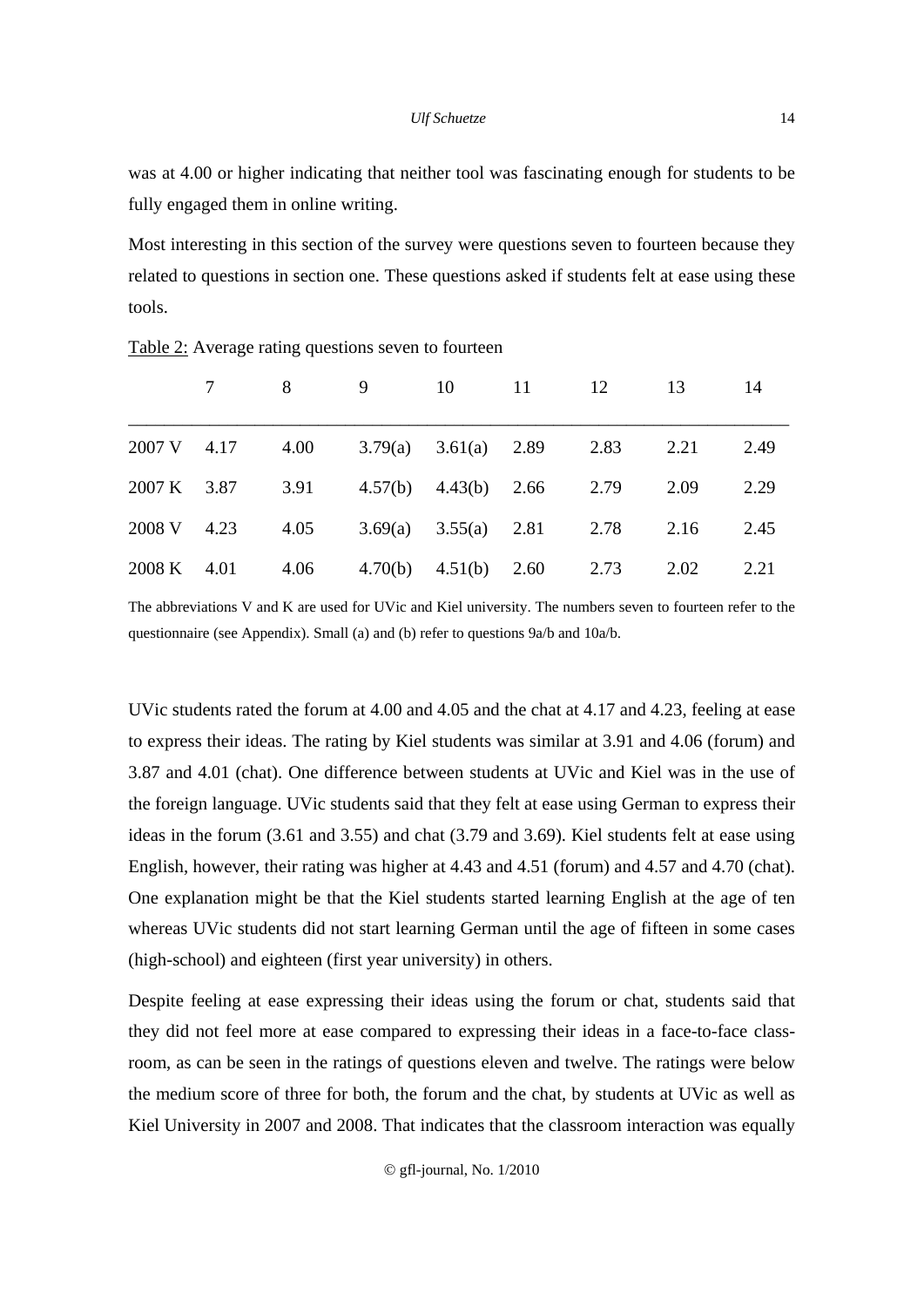useful to students to express ideas and to be engaged. This, in turn, might have had an influence on the students' attitudes towards writing online that, as one student put it, was not essay writing. The three learning environments – classroom, chat, forum – are discussed in Section Three.

Finally, the students did not feel that they developed a relationship with their partners during the exchange using either the forum or the chat. Only one UVic student and two Kiel students indicated that they will keep in contact with their partners once the course had finished. One possible explanation is that the length of the exchange, four weeks, was not sufficient to develop a relationship.

# **4.3 Section Three**

In this section of the survey, results among UVic and Kiel students in both years were similar.

|       | $1c$ $1f$ $1ch$ | $2c \quad 2f$<br>2ch | 3ch<br>$3c \quad 3f$ | 4ch<br>$4c \quad 4f$ |
|-------|-----------------|----------------------|----------------------|----------------------|
| 2007V | 3.33 3.83 2.66  | 3.97 3.19 2.33       | 4.21 3.33 2.33       | 4.33 4.19 3.00       |
| 2007K | 3.19 3.97 3.17  | 3.83 3.16 2.51       | 4.00 3.41 2.59       | 4.51 4.00 3.09       |
| 2008V | 3.21 3.75 2.88  | 4.05 3.31 2.50       | 4.17 3.30 2.51       | 4.50 4.15 3.12       |
| 2008K | 3.23 3.91 3.08  | 4.00 3.27 2.68       | 4.05 3.44 2.65       | 4.56 4.02 3.23       |

Table 3: Average ratings for questions one to four

The abbreviations V and K are used for UVic and Kiel university. The numbers one to four refer to the questionnaire (see Appendix). Small c, f, ch refer to 'in the classrom', 'forum, 'chat'.

Students indicated that they were most active using the forum with ratings of 3.83 and 3.75 by UVic students and 3.97 and 3.91 by Kiel students. However, all students indicated that they learned most in regards to their written expression (question two), the vocabulary (question three), and cultural knowledge (question four) in the face-to-face classroom (abbreviated 'c' in the table). The forum finished second in those three questions, the chat came in last.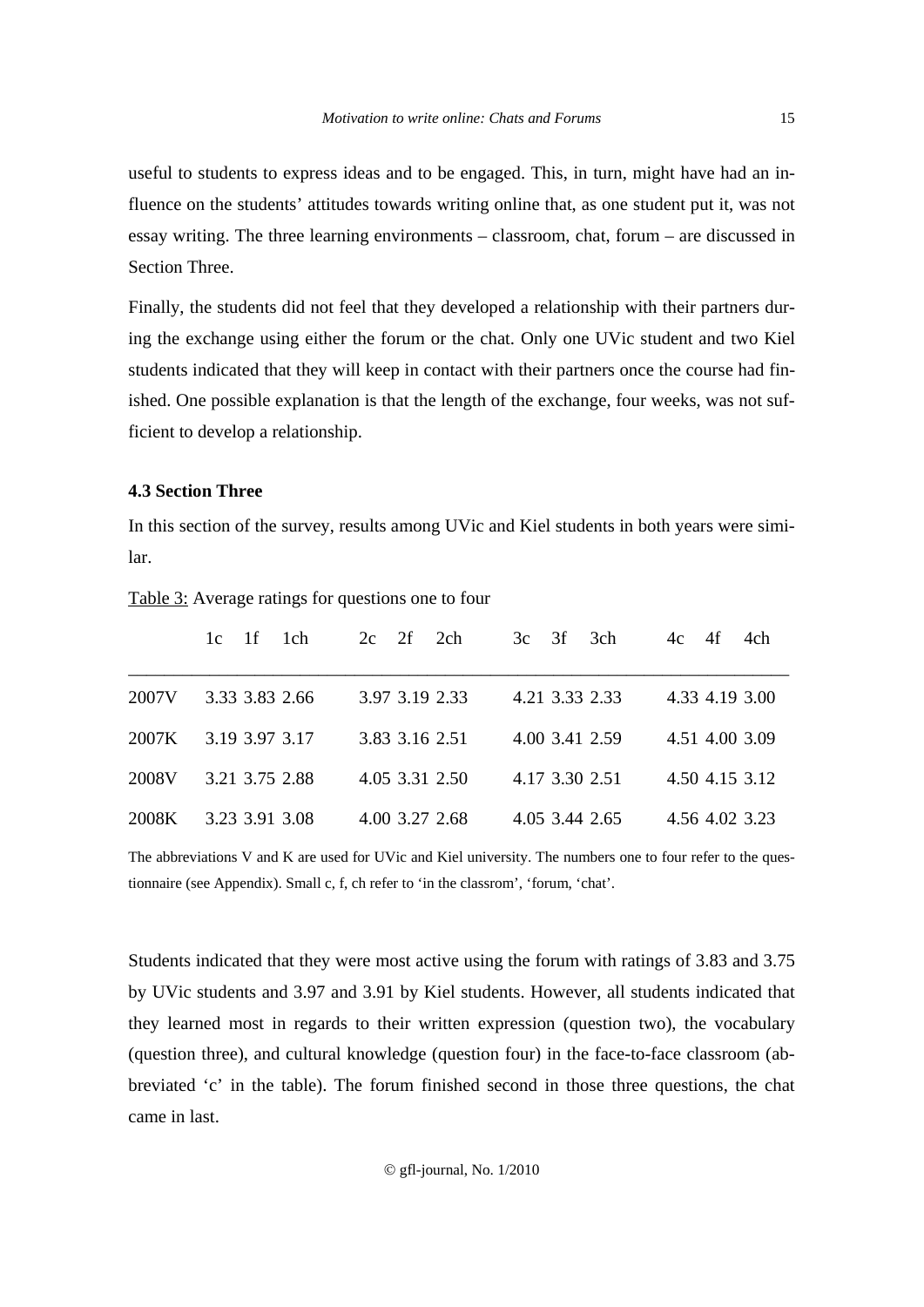These results are particularly interesting in view of the comments made by some participants who felt writing online is more relevant to societal norms, it is engaging, it provides resources, it allows quick interaction and is a real experience. The exchange was full of German vocabulary UVic students had not encountered in any of the textbooks used in the previous courses before. There were also many cultural references that students in Kiel explained in great detail when other students asked about these references. In other words, the information provided by Kiel students to UVic students and vice versa was rich in vocabulary and cultural references using idioms, phrases and sometimes slang. However, despite students' own comments they did not seem to take advantage of these opportunities to be more engaged. The scores in Section Three indicated a preference of students for face-toface classroom interaction when it came to learning written expression, vocabulary and cultural knowledge. That leaves the chat and forum out of the picture. For example, as mentioned in Section Two, some students thought of the chat and forum being casual in nature, that the tools were not particularly fascinating to work with, and online writing not to be on the same level as essay writing. In other words, the attitude of students towards the place of learning seemed to have played a large role in this study, the dimension of which had not been anticipated. This has methodological and pedagogical implications that are outlined in the discussion section.

# **5. Discussion**

The survey showed that most students of both universities felt comfortable writing online (e.g. Participant 7 (UVic, 2008): "It's a good way to write and I liked it since it was a different and more interesting way to take a class") and they were engaged in the dialogue (e.g. Participant 22, Kiel, 2007: "I wrote more than ever before"). Interestingly, some of the answers seem to be at odds: most students indicated preferring a face-to-face class in order to learn writing skills, vocabulary, and cultural knowledge, but also answered that they were more active using the forum than in a face-to-face classroom or chat. In turn, some students also answered they often liked to read what other students posted. These readings served as a resource. The discussions that followed were interesting and engaging. However, they were not engaging enough to increase motivation to participate. The comments of a few students indicated that the tools, the chat as well as the forum, might have trig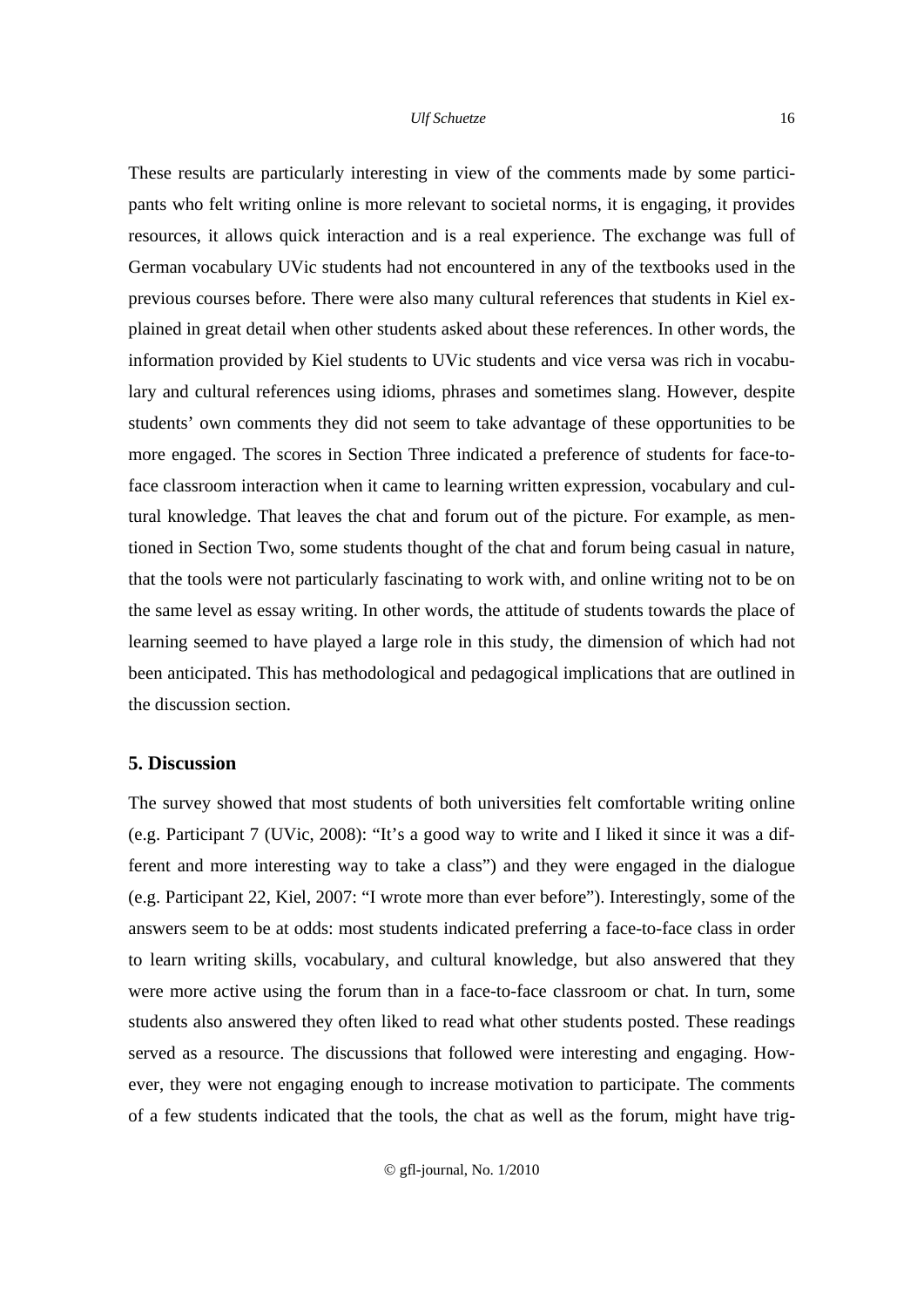gered intrinsic motivation in the sense that they, the students, were less conscious making mistakes or wrote more than they had planned. At the same time, writing online was viewed as a casual enterprise. It might be plausible, although this would need further investigation, that for some students it was not academic enough to be taken seriously.

In view of studies on sustaining exchanges (Stockwell 2003) this result was rather disappointing. The first research question – If the course is carefully planned, do email or chat function as a catalyst to trigger intrinsic motivation? – was not supported sufficiently. The length of the study might have had something to do with that as it limited students in developing relationships with their partners. However, it seems that the attitude of students towards online writing played a role as well. In order to use chats or forums more successfully for online writing in relation to motivation, instructors might need to educate students more on the purpose and methodology of their pedagogical goals when writing online.

For example, the instructor could set up a couple of class sessions before the exchange starts to explain writing processes as well as different types of writing. A good start would be to use Würffel's (2008) model on writing processes, which outlines three levels of cooperation among participants: planning; drafting and writing; evaluating and revising. It also explains how interaction among participants works. Next, it might be useful to give students more information on the practical side of the exchange (topic choice, organization, number and length of messages, threading) and present one of the studies by Stockwell (2003) or Massler (2008) to show that these findings are based on actual research. This type of transparency might have a positive effect on students as they will be more integrated in the processes leading up to the exchange. Instructors could also prepare several topics and let students choose among them. Naturally this type of course preparation is very time consuming and might sound idealistic. However, as O'Dowd & Ritter (2006) put it, it might be worth trying, as social software such as chat, forum, wikis, blogs do have the potential to be used in this context if the course is planned carefully. The study presented here supports that argument. Although the chat and forums did not manage to raise motivation levels for a more sustained exchange, students were somewhat engaged in writing online. As part of this transparent approach to online writing, instructors could explain to students about different types of writing and their purpose, e.g. essay writing (structure of an essay, evaluation criteria, references used) versus written chat (speed of chat, abbreviations used, oral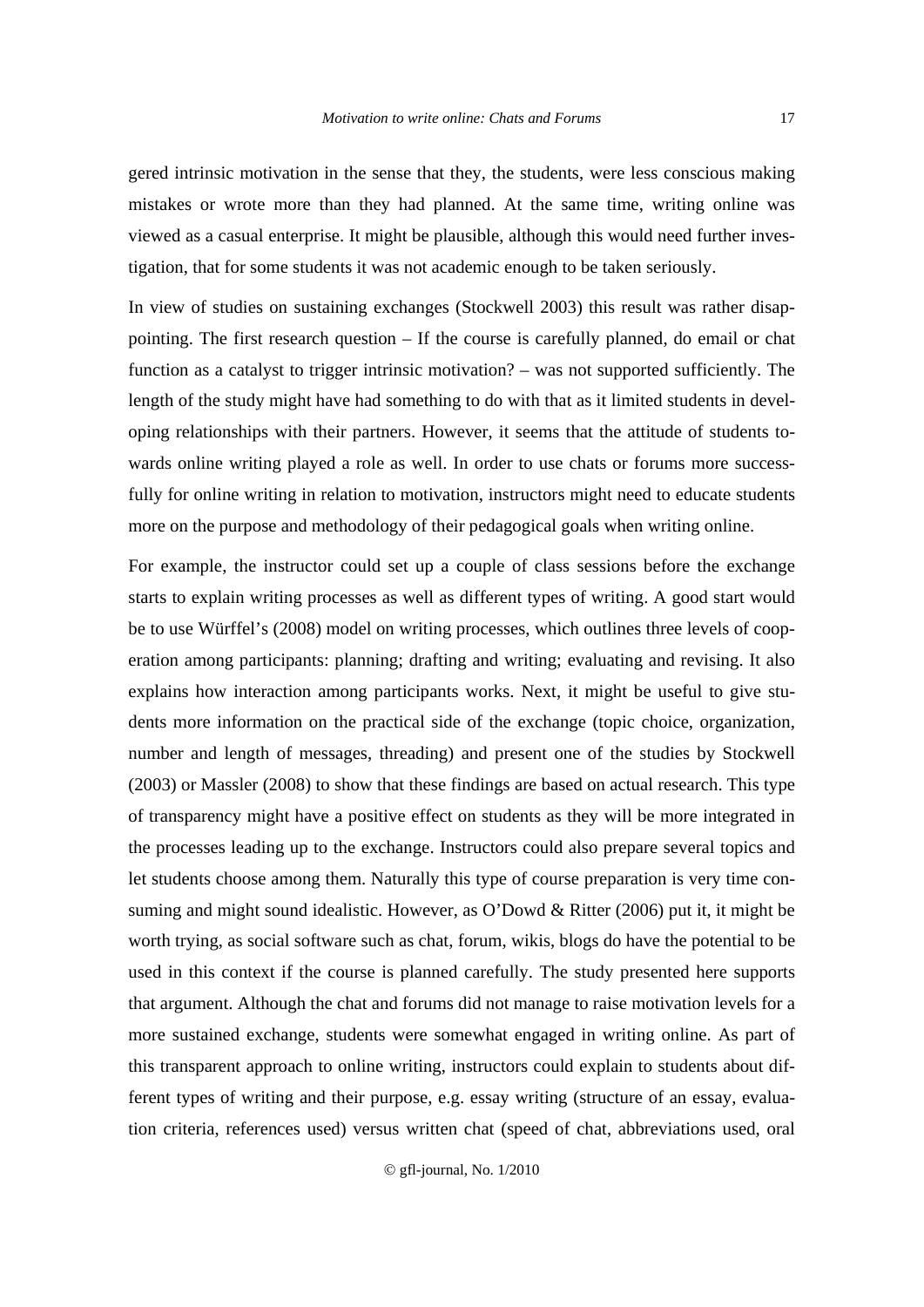speech resemblance). More importantly, the value of online writing for practice and to improve writing skills could be emphasized. Instructors could draw students' attention to cultural references, idioms, phrases, slang, abbreviations that are expressed through language. An introduction on the relation of language to culture, in particular the socio-linguistic variation of language use, might encourage students to use these sources for their own online writing. Along the same line, it might be helpful to familiarize students with the concept of student-student learning.

The analysis in regards to the second research question – do students prefer one tool over the other to be engaged in the writing process? – showed that there was no particular preference for either using a forum or a chat. Some students thought the chat was more fun, others appreciated that the forum allowed them more time to respond. It would be interesting to repeat the study using other social software such as wikis. Wikis require a high degree of cooperation. Future studies could investigate if that translates into a higher motivation to keep the cooperation alive. In combination with the methodology of online writing outlined above, in particular before an exchange begins, writing online might have a future after all.

## **Bibliography**

- Belz, Julie A.; Vyatkina, Nina (2005) Computer-mediated learner corpus research and the data-driven teaching of L2 pragmatic competence: The case of German modal particles. *The Canadian Modern Language Review* 62 (1), 17-48.
- Beauvois, Esther Margaret; Eledge, Jean (1996) Personality types and megabytes: Student attitudes towards computer mediated communication (CMC) in the language classroom. *CALICO (Computer Assisted Language Instruction Consortium) Journal* 13 (2-3), 27-45.
- Deci, Edward L.; Ryan, Richard M. (1985) *Intrinsic Motivation and Self-Determination in Human Behavior.* New York: Plenum.
- Deci, Edward L.; Ryan, Richard M. (eds.) (2002) *Handbook of Self-Determination Research*. Rochester: University of Rochester Press.
- Dörnjey, Zoltan (2003) *Questionnaires in second language research: construction, administration, and processing*. Mahwah, N.J.: Lawrence Erlbaum.
- Massler, Ute (2008) Ausdruck, Analyse und Förderung der schriftlichen Kommunikationsund Kooperationsfähigkeit in E-Mail-Projekten der Sekundarstufe I. *Zeitschrift für Interkulturellen Fremdsprachenunterricht* 13 (1), 20 p. Retrieved: Feb 26, 2009 at http://zif.spz.tu-darmstadt.de/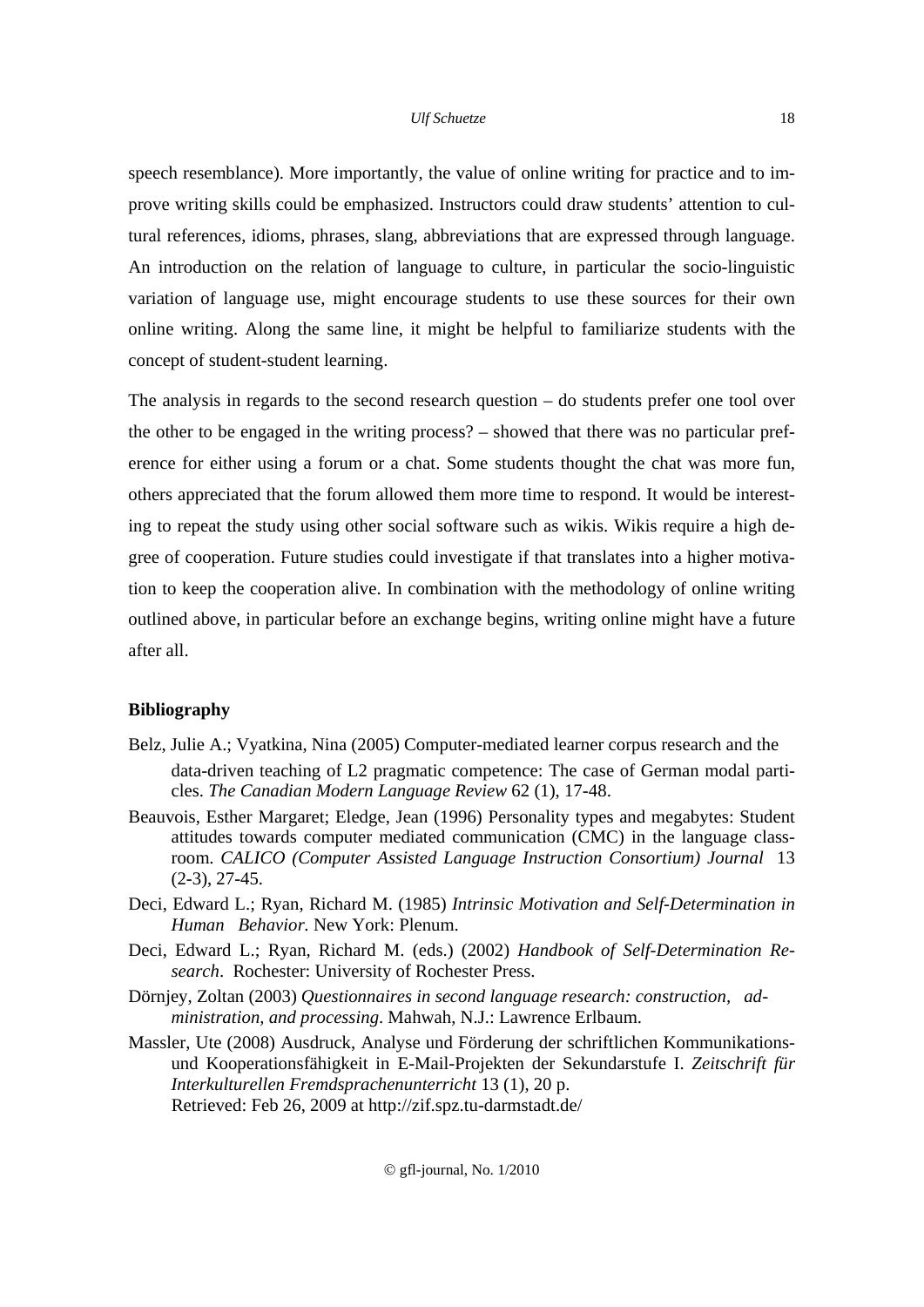- O'Dowd, Robert; Ritter, Markus (2006) Understanding and Working with 'Failed Communication' in Telecollaborative Exchanges. *CALICO (Computer Assisted Language Instruction Consortium) Journal* 23 (3), 623-642.
- Payne, Scott; Whitney, Paul (2002) Developing L2 proficiency through synchronous CMC: Output, working memory, and interlanguage development. *CALICO (Computer Assisted Language Instruction Consortium) Journal* 20 (1), 7-32.
- Rösler, Dietmar (2008) Deutsch als Fremdsprache mit digitalen Medien Versuch einer Zwischenbilanz im Jahr 2008. *Info DaF* 35 (4), 373-389.
- Shetzer, Heidi; Warschauer, Mark (2000) An electronic literacy approach to network-based anguage teaching. In Mark Warschauer; Richard Kern (eds.) *Network-Based Language Teaching: Concepts and Practice*. Cambridge: Cambridge University Press, 171-185.
- Sotillo, Susana (2000) Discourse functions and syntactic complexity in synchronous and asynchronous communication. *Language Learning and Technology* 4 (1), 82-119.
- Spiliotopoulos, Valia; Carey, Stephen (2005) Investigating the role of identity in writing using electronic bulletin boards. *The Canadian Modern Language Review* 62 (1), 87- 109.
- Stockwell, Glen (2003) Effects of topic threads on sustainability of email interactions between native speakers and nonnative speakers. *ReCALL* 15 (1), 37-50.
- Swaffer, Janet; Arens, Katherine (2005) *Remapping the Foreign Language Curriculum: An Approach Through Multiple Literacies*. New York, NY: Modern Language Asscociation.
- Thorne, Stephen L.; Payne, Scott J. (2005) Evolutionary trajectories, Internet-mediated expression, and language education, *CALICO (Computer Assisted Language Instruction Consortium) Journal* 22 (3), 371-397.
- Warschauer, Mark (1996) Comparing face-to-face and electronic discussion in the second language classroom. *CALICO (Computer Assisted Language Instruction Consortium) Journal* 13 (3*),* 7-26.
- Winke, Paula; Goertler, Senta (2008) Did We Forget Someone? Students' Computer Access and Literacy for CALL. *CALICO (Computer Assisted Language Instruction Consortium) Journal* 25 (3*),* 482-509.
- Würffel, Nicola (2008) Kooperatives Schreiben im Fremdsprachenunterricht: Potentiale des Einsatzes von Social-Software-Anwendungen am Beispiel kooperativer Online-Editoren. *Zeitschrift für Interkulturellen Fremdsprachenunterricht* 13 (1), 26 p. Retrieved: Feb 26, 2009 at http://zif.spz.tu-darmstadt.de/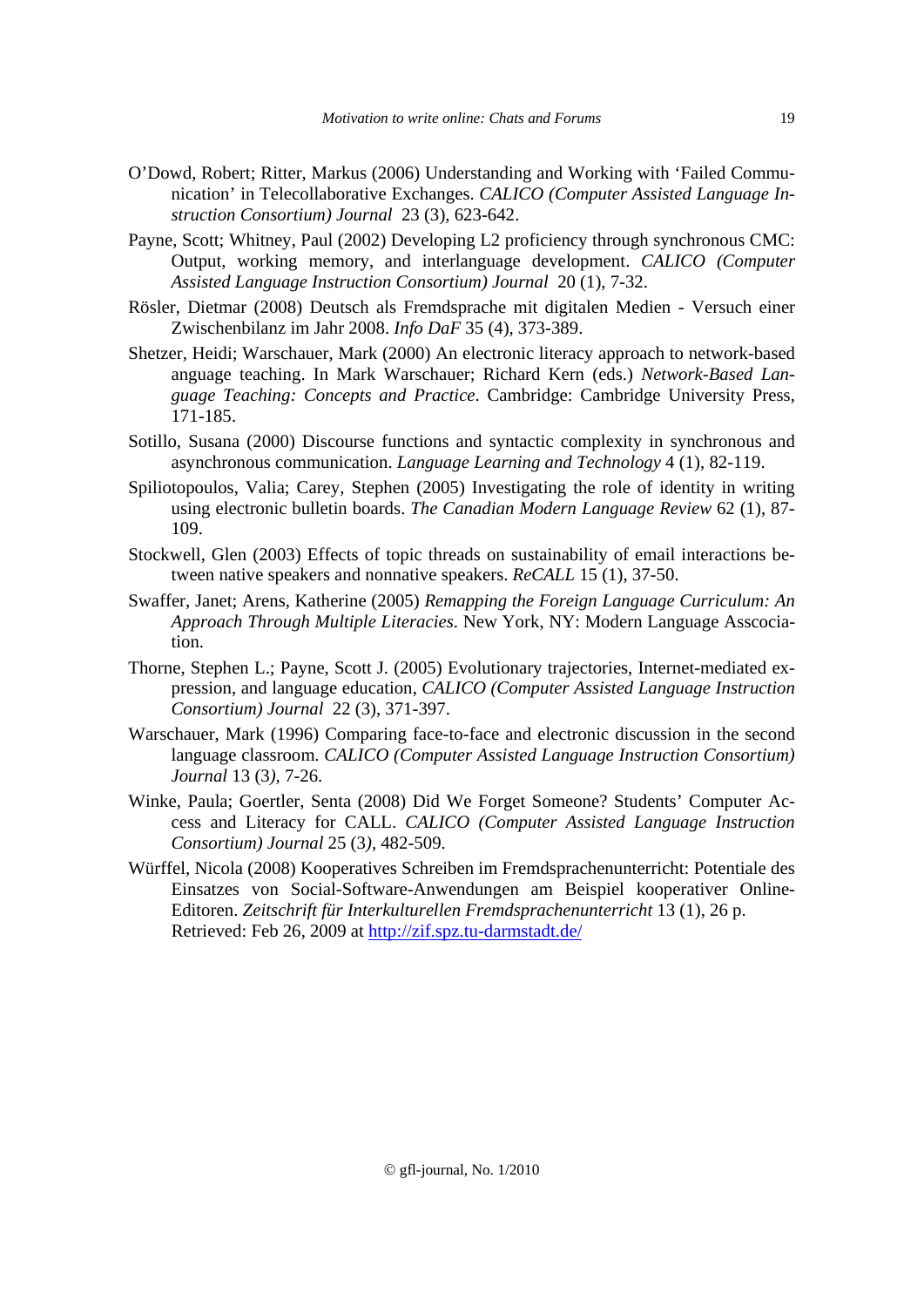# **Appendix: Survey**

# Section One

1. Have you used electronic tools such as a Forum or Chat or any other in a second language classroom before? If so, describe your experience.

2. How do you feel about presenting your writing online in a class or school?

3. Have your attitudes and motivation towards writing differed or improved over the course of this term by using the FORUM? If so, how and why?

4. Have your attitudes and motivation towards writing differed or improved over the course of this term by using CHAT? If so, how and why?

5. What did you like or not like about using the FORUM?

- 6. What did you like or not like about using CHAT?
- 7. How can the FORUM be improved to meet your needs?
- 8. How can the CHAT be improved to meet your needs?
- 9. Please feel free to comment on any aspects of using the FORUM or CHAT:

# Section Two

| 1. I felt encouraged to participate in the CHAT discussions:  |  |  |                                                                            |
|---------------------------------------------------------------|--|--|----------------------------------------------------------------------------|
|                                                               |  |  | Nothing 1 2 3 4 5 a great deal                                             |
| 2. I felt encouraged to participate in the FORUM discussions: |  |  |                                                                            |
|                                                               |  |  | Nothing 1 2 3 4 5 a great deal                                             |
|                                                               |  |  | 3. I found the CHAT to be a useful tool for discussions with my partners:  |
|                                                               |  |  | Nothing 1 2 3 4 5 a great deal                                             |
|                                                               |  |  | 4. I found the FORUM to be a useful tool for discussions with my partners: |
|                                                               |  |  | Nothing 1 2 3 4 5 a great deal                                             |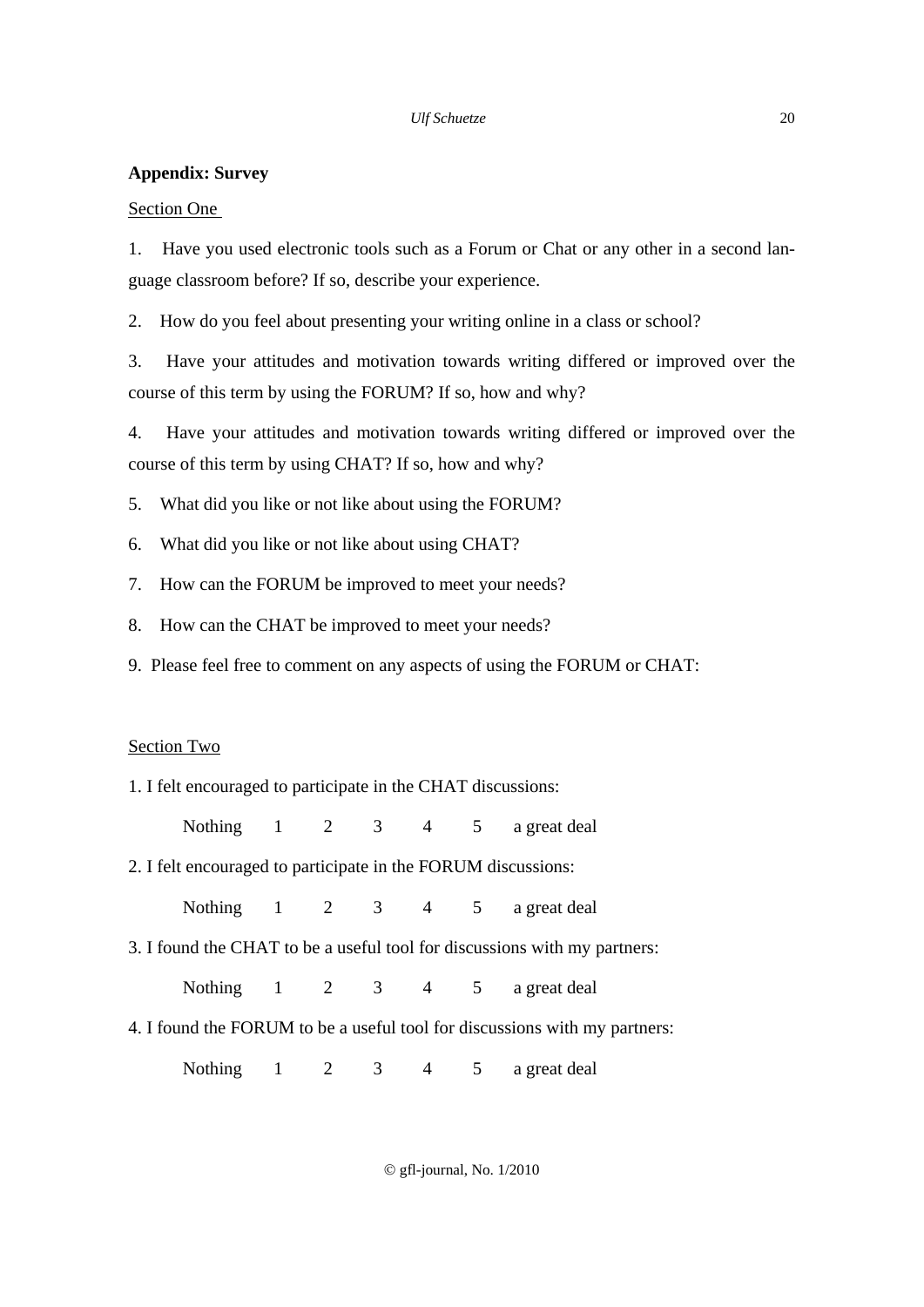|               |                                                        |  |  |  |  |  | 5. I was able to engage in interesting discussions using the CHAT:                       |  |  |  |
|---------------|--------------------------------------------------------|--|--|--|--|--|------------------------------------------------------------------------------------------|--|--|--|
|               |                                                        |  |  |  |  |  | Nothing 1 2 3 4 5 a great deal                                                           |  |  |  |
|               |                                                        |  |  |  |  |  | 6. I was able to engage in interesting discussions using the FORUM:                      |  |  |  |
|               |                                                        |  |  |  |  |  | Nothing 1 2 3 4 5 a great deal                                                           |  |  |  |
|               | 7. I felt at ease expressing my ideas using the CHAT:  |  |  |  |  |  |                                                                                          |  |  |  |
|               |                                                        |  |  |  |  |  | Nothing 1 2 3 4 5 a great deal                                                           |  |  |  |
|               | 8. I felt at ease expressing my ideas using the FORUM: |  |  |  |  |  |                                                                                          |  |  |  |
|               |                                                        |  |  |  |  |  | Nothing 1 2 3 4 5 a great deal                                                           |  |  |  |
|               |                                                        |  |  |  |  |  |                                                                                          |  |  |  |
|               | For UVic students:                                     |  |  |  |  |  |                                                                                          |  |  |  |
|               |                                                        |  |  |  |  |  | 9a. I felt at ease using German to express my ideas in the CHAT:                         |  |  |  |
|               |                                                        |  |  |  |  |  | Nothing 1 2 3 4 5 a great deal                                                           |  |  |  |
|               |                                                        |  |  |  |  |  | 10a. I felt at ease using German to express my ideas in the FORUM:                       |  |  |  |
|               |                                                        |  |  |  |  |  | Nothing 1 2 3 4 5 a great deal                                                           |  |  |  |
|               |                                                        |  |  |  |  |  |                                                                                          |  |  |  |
|               | For UKiel students:                                    |  |  |  |  |  |                                                                                          |  |  |  |
|               |                                                        |  |  |  |  |  | 9b. I felt at ease using English to express my ideas in the CHAT:                        |  |  |  |
|               |                                                        |  |  |  |  |  | Nothing 1 2 3 4 5 a great deal                                                           |  |  |  |
|               |                                                        |  |  |  |  |  | 10b. I felt at ease using English to express my ideas in the FORUM:                      |  |  |  |
|               |                                                        |  |  |  |  |  | Nothing 1 2 3 4 5 a great deal                                                           |  |  |  |
|               |                                                        |  |  |  |  |  |                                                                                          |  |  |  |
| All students: |                                                        |  |  |  |  |  |                                                                                          |  |  |  |
|               |                                                        |  |  |  |  |  | 11. I express myself with more ease using the CHAT than I would in a face-to-face class- |  |  |  |
| room:         |                                                        |  |  |  |  |  |                                                                                          |  |  |  |
|               | Nothing 1 2 3 4 5                                      |  |  |  |  |  | a great deal                                                                             |  |  |  |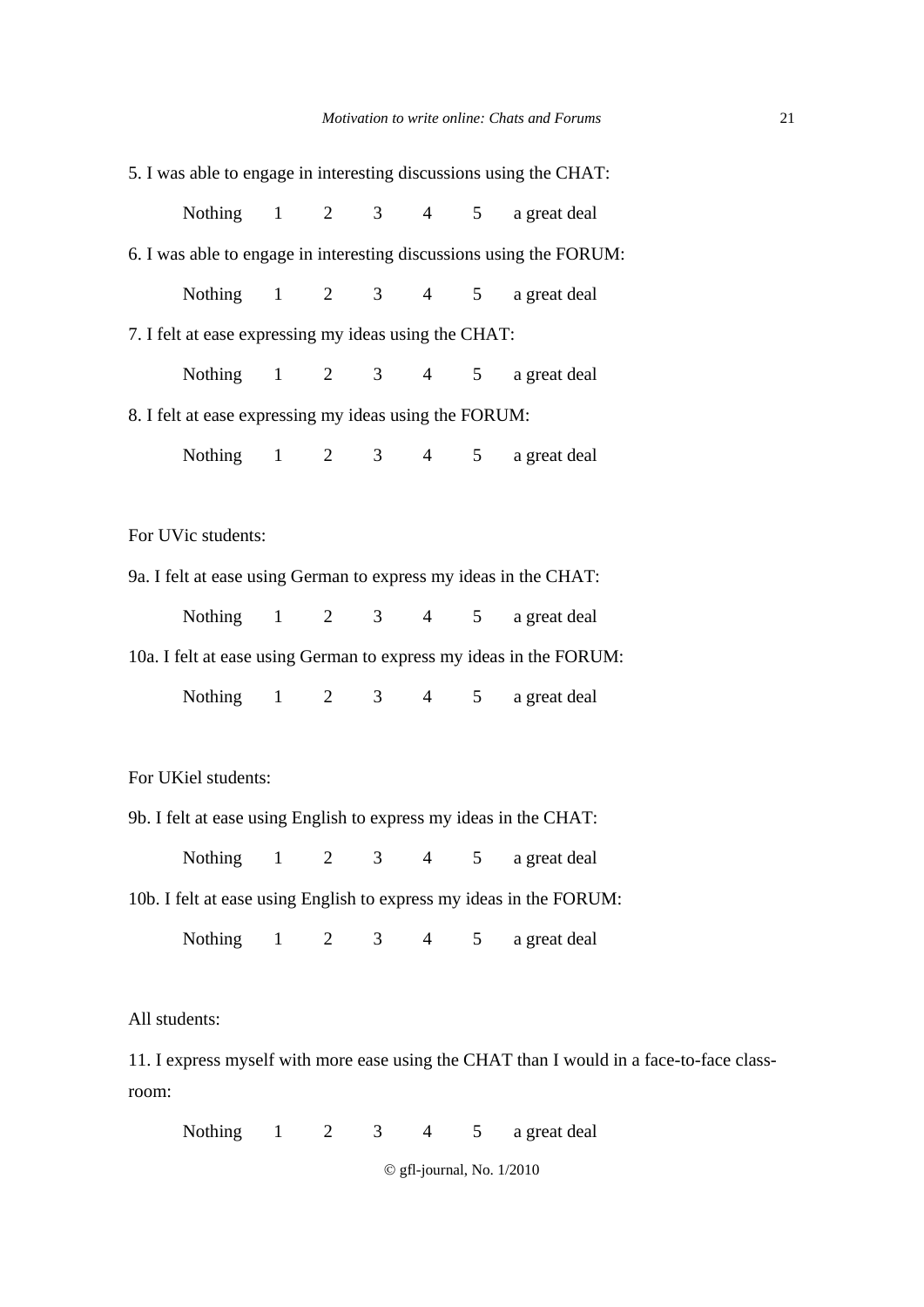12. I express myself with more ease using the FORUM than I would in a face-to-face classroom:

|                                                                                  |                                                                                      |  |  |  |  | Nothing 1 2 3 4 5 a great deal                                                      |  |  |  |
|----------------------------------------------------------------------------------|--------------------------------------------------------------------------------------|--|--|--|--|-------------------------------------------------------------------------------------|--|--|--|
|                                                                                  |                                                                                      |  |  |  |  | 13. I developed a relationship with my partners during the exchange using the CHAT: |  |  |  |
|                                                                                  |                                                                                      |  |  |  |  | Nothing 1 2 3 4 5 a great deal                                                      |  |  |  |
|                                                                                  | 14. I developed a relationship with my partners during the exchange using the FORUM: |  |  |  |  |                                                                                     |  |  |  |
|                                                                                  |                                                                                      |  |  |  |  | Nothing 1 2 3 4 5 a great deal                                                      |  |  |  |
| 15. I will try to keep in contact with my partners by using the following tools: |                                                                                      |  |  |  |  |                                                                                     |  |  |  |

## Section Three

1. Regarding your **own initiative**, where were you most active? Please circle one number.

| In the classroom           |  |             |   |                |                |              |  |  |  |
|----------------------------|--|-------------|---|----------------|----------------|--------------|--|--|--|
| Nothing 1 2 3 4 5          |  |             |   |                |                | a great deal |  |  |  |
| Online: Forum              |  |             |   |                |                |              |  |  |  |
| Nothing $1 \t 2 \t 3 \t 4$ |  |             |   |                | 5 <sup>5</sup> | a great deal |  |  |  |
| Online: Chat               |  |             |   |                |                |              |  |  |  |
| Nothing                    |  | $1 \quad 2$ | 3 | $\overline{4}$ | 5 <sup>5</sup> | a great deal |  |  |  |

Other………………………………………………………………………………

2. With regard to **written expression** in which learning environment did you learn the most? Please circle one number.

In the classroom

Nothing 1 2 3 4 5 a great deal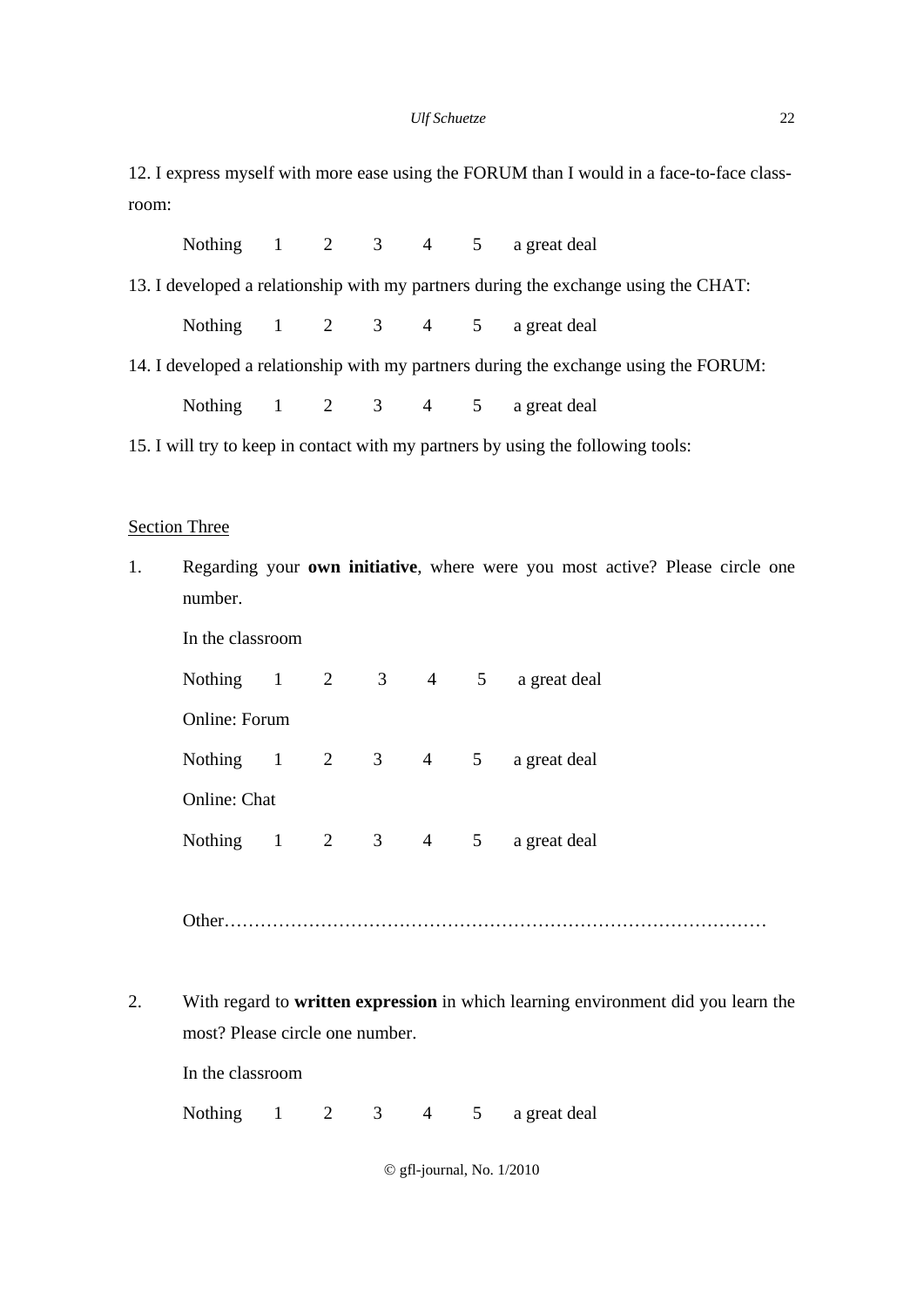|    | Online: Forum                       |              |   |                |                 |                |                                                                               |
|----|-------------------------------------|--------------|---|----------------|-----------------|----------------|-------------------------------------------------------------------------------|
|    |                                     |              |   |                |                 |                | Nothing 1 2 3 4 5 a great deal                                                |
|    | Online: Chat                        |              |   |                |                 |                |                                                                               |
|    | Nothing 1 2 3 4                     |              |   |                |                 |                | 5 a great deal                                                                |
|    |                                     |              |   |                |                 |                |                                                                               |
| 3. | Please circle one number.           |              |   |                |                 |                | With regard to your vocabulary, in which environment did you learn the most?  |
|    | In the classroom                    |              |   |                |                 |                |                                                                               |
|    |                                     |              |   |                |                 |                | Nothing 1 2 3 4 5 a great deal                                                |
|    | Online: Forum                       |              |   |                |                 |                |                                                                               |
|    | Nothing $1 \t 2$                    |              |   | 3 <sup>7</sup> | $4\overline{ }$ |                | 5 a great deal                                                                |
|    | Online: Chat                        |              |   |                |                 |                |                                                                               |
|    | Nothing 1 2 3 4                     |              |   |                |                 |                | 5 a great deal                                                                |
|    | Other                               |              |   |                |                 |                | .                                                                             |
| 4. |                                     |              |   |                |                 |                | With regard to cultural knowledge in which learning environment did you learn |
|    | the most? Please circle one number. |              |   |                |                 |                |                                                                               |
|    | In the classroom                    |              |   |                |                 |                |                                                                               |
|    | Nothing                             | $\mathbf{1}$ | 2 | 3 <sup>7</sup> | 4               | 5 <sup>5</sup> | a great deal                                                                  |

Online: Forum

Nothing 1 2 3 4 5 a great deal